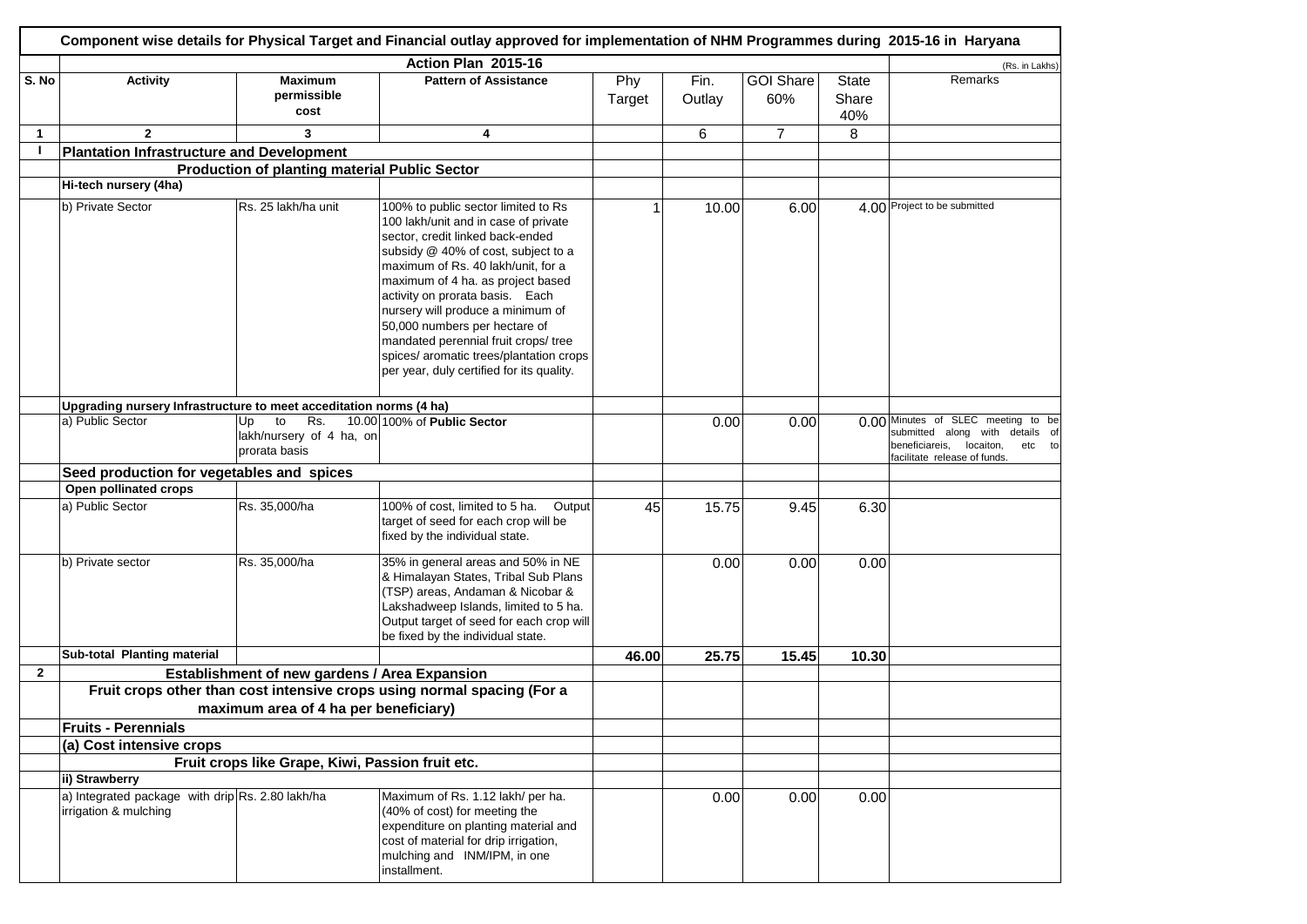| b) Without integration                                                            | Rs. 1.25 lakh/ha  | Maximum of Rs. 0.50 lakh/ha (40% of<br>cost) for meeting the expenditure on<br>planting material and cost of INM/IPM<br>one installment.<br>For (a) and (b) above, in the case of<br>TSP areas, Andaman & Nicobar and<br>Lakshadweep Islands, assistance will<br>be @ 50% of cost.                                                                               | 13.6                    | 6.80 | 4.08 | 2.72 |                  |
|-----------------------------------------------------------------------------------|-------------------|------------------------------------------------------------------------------------------------------------------------------------------------------------------------------------------------------------------------------------------------------------------------------------------------------------------------------------------------------------------|-------------------------|------|------|------|------------------|
| Sub total                                                                         |                   |                                                                                                                                                                                                                                                                                                                                                                  | 14                      | 6.80 | 4.08 | 2.72 |                  |
| vii) Papaya                                                                       |                   |                                                                                                                                                                                                                                                                                                                                                                  |                         |      |      |      |                  |
| a) Integrated package with<br>drip irrigation.                                    | Rs. 2.00 lakh/ha. | Maximum of Rs. 0.80 lakh/ha (40% of<br>the cost) for meeting expenditure on<br>planting material, drip irrigation and<br>cost of material for INM/IPM, in 2<br>installments (75:25).                                                                                                                                                                             |                         | 0.00 | 0.00 | 0.00 |                  |
| b) Without integration                                                            | Rs. 60,000/ha     | Maximum of Rs. 0.30 lakh/ha (50 % of<br>cost) for meeting the expenditure on<br>planting material and cost of INM/IPM<br>in 2 installments (75:25).<br>For (a) and (b) above, in the case of<br>NE and Himalayan States, TSP areas,<br>Nicobar<br>Andaman<br>&<br>and<br>Lakshadweep Islands, assistance will<br>be @ 50% of cost in 2 installments<br>(75:25).  | 7.0                     | 1.58 | 0.95 | 0.63 |                  |
| Sub total                                                                         |                   |                                                                                                                                                                                                                                                                                                                                                                  | $\overline{\mathbf{r}}$ | 1.58 | 0.95 | 0.63 |                  |
| Maintenance without Integration                                                   |                   |                                                                                                                                                                                                                                                                                                                                                                  |                         |      |      |      |                  |
| 1st Year                                                                          |                   |                                                                                                                                                                                                                                                                                                                                                                  | 12                      | 0.90 | 0.54 | 0.36 |                  |
| Sub total maintance                                                               |                   |                                                                                                                                                                                                                                                                                                                                                                  | 12                      | 0.90 | 0.54 | 0.36 |                  |
| ix) High density planting (mango, guava, litchi, pomegranate, apple, citrus etc). |                   |                                                                                                                                                                                                                                                                                                                                                                  |                         |      |      |      |                  |
| b) Without Integration.                                                           | Rs. 1.00 lakh/ha. | Maximum of Rs. 0.40 lakh/ha (40% of                                                                                                                                                                                                                                                                                                                              |                         | 0.00 | 0.00 | 0.00 |                  |
|                                                                                   |                   | the cost) for meeting the expenditure<br>on planting material and cost of<br>INM/IPM in 3 installments (60:20:20).<br>For (a) and (b) above, in the case of<br>TSP areas, Andaman & Nicobar and<br>Lakshadweep Islands, assistance will<br>be @ 50% of cost in 3 installments of<br>60:20:20 subject to survival rate of<br>75% in 2nd year and 90% in 3rd year) |                         |      |      |      |                  |
| (Mango)                                                                           | -do-              | -do-                                                                                                                                                                                                                                                                                                                                                             | 6                       | 0.82 | 0.49 |      | $0.33$ 3m x 6m   |
| Guava                                                                             | -do-              | -do-                                                                                                                                                                                                                                                                                                                                                             | 25                      | 4.40 | 2.64 |      | $1.76$ 3m x 3m   |
| Pear                                                                              | -do-              | -do-                                                                                                                                                                                                                                                                                                                                                             | $\overline{a}$          | 0.70 | 0.42 |      | $0.28$ 3m x 3m   |
| Pomegranate                                                                       | -do-              | -do-                                                                                                                                                                                                                                                                                                                                                             | $\frac{1}{8}$           | 3.46 | 2.07 |      | $1.38$ 5m x 2.5m |
| Sub total                                                                         |                   |                                                                                                                                                                                                                                                                                                                                                                  | 53                      | 9.38 | 5.63 | 3.75 |                  |
| Maintenance without Integration                                                   |                   |                                                                                                                                                                                                                                                                                                                                                                  |                         |      |      |      |                  |
| 1st Year                                                                          |                   |                                                                                                                                                                                                                                                                                                                                                                  |                         |      |      |      |                  |
| Mango(3mx6m)                                                                      | -do-              | -do-                                                                                                                                                                                                                                                                                                                                                             | 7                       | 0.32 | 0.19 | 0.13 |                  |
| Guava (3mx3m)                                                                     | -do-              | -do-                                                                                                                                                                                                                                                                                                                                                             | 13.4                    | 0.79 | 0.47 | 0.31 |                  |
| $P/P/P$ (5mx5m)                                                                   | -do-              | -do-                                                                                                                                                                                                                                                                                                                                                             |                         | 0.32 | 0.19 | 0.13 |                  |
| Pomegranate(5mx2.5m)                                                              | -do-              | -do-                                                                                                                                                                                                                                                                                                                                                             | 5                       | 0.32 | 0.19 | 0.13 |                  |
| 2nd Year                                                                          |                   |                                                                                                                                                                                                                                                                                                                                                                  |                         |      |      |      |                  |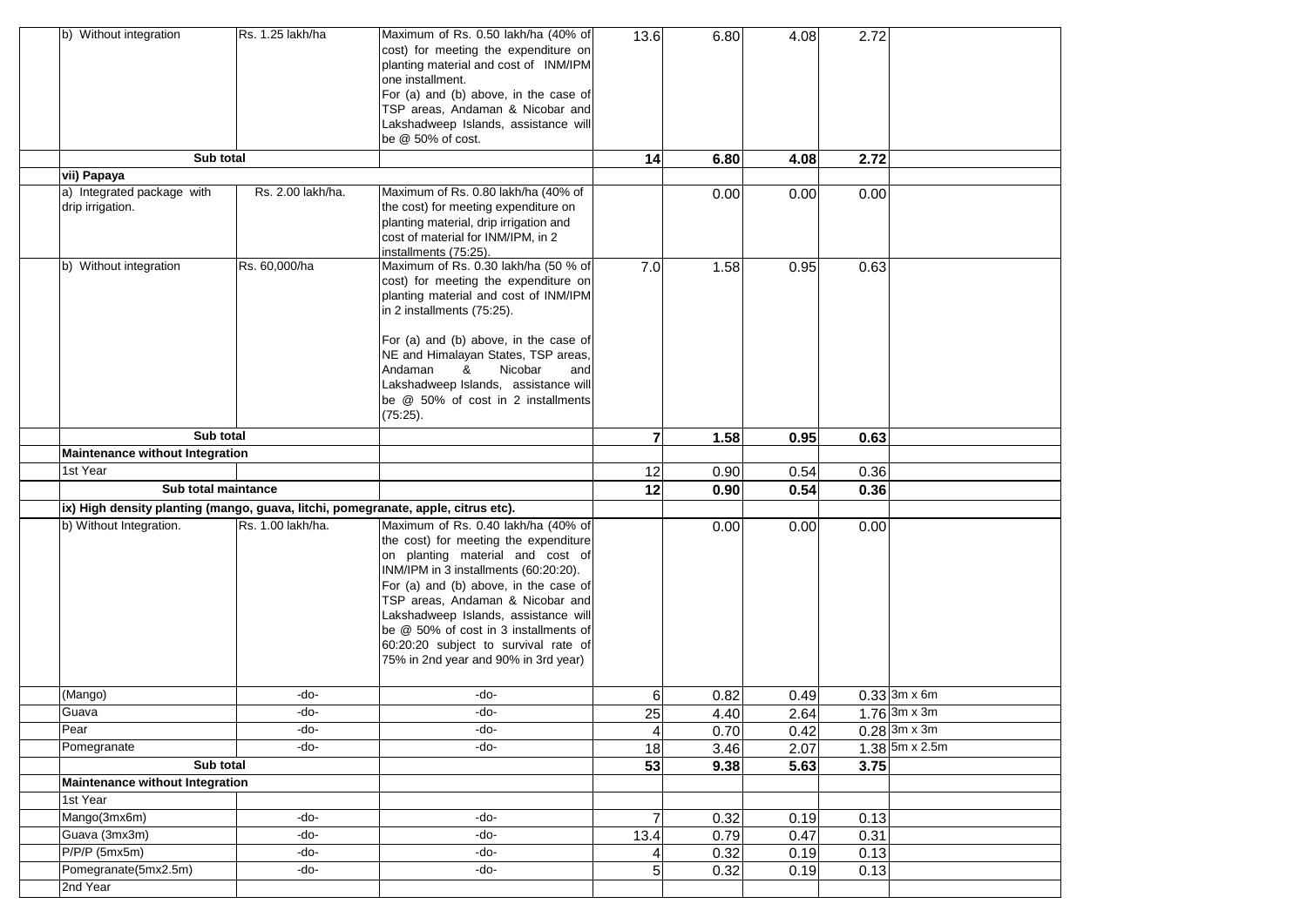|   | Citrus (6mx6m)                                                       | -do-                                                 | -do-                                                                                                                                                    | 27.00   | 2.16    | 1.30   | 0.86   |  |
|---|----------------------------------------------------------------------|------------------------------------------------------|---------------------------------------------------------------------------------------------------------------------------------------------------------|---------|---------|--------|--------|--|
|   | Guava (6mx6m/3m)                                                     | -do-                                                 | -do-                                                                                                                                                    | 14.80   | 1.18    | 0.71   | 0.47   |  |
|   | Mango (10mx5m)                                                       | -do-                                                 | -do-                                                                                                                                                    | 3.00    | 0.24    | 0.14   | 0.10   |  |
|   | <b>Sub total Maintance</b>                                           |                                                      |                                                                                                                                                         | 74.20   | 5.33    | 3.20   | 2.13   |  |
|   | (b) Fruit crops other than cost intensive crops using normal spacing |                                                      |                                                                                                                                                         |         |         |        |        |  |
|   | b) Without Integration                                               | Rs. 60,000/ha                                        | Maximum of Rs. 0.30 lakh/ha (50 % of<br>cost) for meeting the expenditure on<br>planting material and cost of INM/IPM<br>in 3 installments of 60:20:20. |         | 0.00    | 0.00   | 0.00   |  |
|   | Mango (4mx6m)                                                        |                                                      |                                                                                                                                                         | 143     | 16.72   | 10.03  | 6.69   |  |
|   | Guava (3mx6m)                                                        |                                                      |                                                                                                                                                         | 175     | 21.69   | 13.02  | 8.68   |  |
|   | Guava (6mx6m)                                                        |                                                      |                                                                                                                                                         | 550     | 50.61   | 30.37  | 20.24  |  |
|   | Citrus (4mx4.5m)                                                     |                                                      |                                                                                                                                                         | 15      | 1.98    | 1.19   | 0.79   |  |
|   | Citrus (6mx6m)                                                       |                                                      |                                                                                                                                                         | 600     | 57.61   | 34.57  | 23.04  |  |
|   | Peach (3mx2.5m)                                                      |                                                      |                                                                                                                                                         | 25      | 5.50    | 3.30   | 2.20   |  |
|   | Pear (4mx4m)                                                         |                                                      |                                                                                                                                                         | 15      | 1.76    | 1.05   | 0.70   |  |
|   | Ber (5mx5m)                                                          |                                                      |                                                                                                                                                         | 30      | 2.52    | 1.51   | 1.01   |  |
|   | Pomegranate (5mx4m)                                                  |                                                      |                                                                                                                                                         | 25      | 3.18    | 1.91   | 1.27   |  |
|   | Sapota (5mx5m)                                                       |                                                      |                                                                                                                                                         | 90      | 9.81    | 5.88   | 3.92   |  |
|   | Litchi (6mx6m)                                                       |                                                      |                                                                                                                                                         | 15      | 1.58    | 0.95   | 0.63   |  |
|   | Sub total                                                            |                                                      |                                                                                                                                                         | 1683    | 172.95  | 103.77 | 69.18  |  |
|   | Maintenance without Integration                                      |                                                      |                                                                                                                                                         |         |         |        |        |  |
|   | 1st Year                                                             |                                                      |                                                                                                                                                         |         |         |        |        |  |
|   | Mango (4mx6m)                                                        |                                                      |                                                                                                                                                         | 123     | 4.79    | 2.88   | 1.92   |  |
|   | Guava (6mx6m/3m)                                                     |                                                      |                                                                                                                                                         | 308     | 12.73   | 7.64   | 5.09   |  |
|   | Citrus (3mx6m)                                                       |                                                      |                                                                                                                                                         | 8       | 0.32    | 0.19   | 0.13   |  |
|   | Citrus (6mx6m)                                                       |                                                      |                                                                                                                                                         | 555     | 17.76   | 10.66  | 7.11   |  |
|   | Pear (4mx4m)                                                         |                                                      |                                                                                                                                                         |         | 0.04    | 0.02   | 0.02   |  |
|   | Ber (5mx5m)                                                          |                                                      |                                                                                                                                                         | 6       | 0.17    | 0.10   | 0.07   |  |
|   | Pomegranate(5mx4m)                                                   |                                                      |                                                                                                                                                         |         | 0.04    | 0.03   | 0.02   |  |
|   | Sapota (5mx5m)                                                       |                                                      |                                                                                                                                                         | 77      | 2.80    | 1.68   | 1.12   |  |
|   | 2nd Year                                                             |                                                      |                                                                                                                                                         |         |         |        |        |  |
|   | Ber (6mx6m/3m)                                                       |                                                      |                                                                                                                                                         | 6.00    | 0.16    | 0.10   | 0.06   |  |
|   | Citrus (6mx6m)                                                       |                                                      |                                                                                                                                                         | 672.80  | 35.32   | 21.19  | 14.13  |  |
|   | Guava (6mx6m/3m)                                                     |                                                      |                                                                                                                                                         | 252.20  | 15.13   | 9.08   | 6.05   |  |
|   | Sapota (10x10/6x6)                                                   |                                                      |                                                                                                                                                         | 65.00   | 3.41    | 2.05   | 1.37   |  |
|   | Mango (10mx5m)                                                       |                                                      |                                                                                                                                                         | 100.00  | 6.00    | 3.60   | 2.40   |  |
|   | <b>Sub total Maintance</b>                                           |                                                      |                                                                                                                                                         | 2175.00 | 98.68   | 59.21  | 39.47  |  |
|   |                                                                      | Vegetable (For maximum area of 2 ha per beneficiary) |                                                                                                                                                         |         |         |        |        |  |
|   | <b>Hybrid</b>                                                        | Rs.50,000/ha                                         | 40% of cost in general areas                                                                                                                            | 6000    | 1200.00 | 720.00 | 480.00 |  |
|   | Sub-total                                                            |                                                      |                                                                                                                                                         | 6000    | 1200.00 | 720.00 | 480.00 |  |
| 3 | Flowers (For a maximum of 2 ha per beneficiary)                      |                                                      |                                                                                                                                                         |         |         |        |        |  |
|   | <b>Cut flowers</b>                                                   |                                                      |                                                                                                                                                         |         |         |        |        |  |
|   | Small & Marginal Farmers                                             | Rs. 1.00 lakh/ha                                     | 40% of cost                                                                                                                                             | 23.0    | 9.20    | 5.52   | 3.68   |  |
|   | Other farmers                                                        | do                                                   | 25% of the cost                                                                                                                                         | 3.0     | 0.75    | 0.45   | 0.30   |  |
|   | <b>Bulbulous flowers</b>                                             |                                                      |                                                                                                                                                         |         |         |        |        |  |
|   | Small & Marginal Farmers                                             | Rs. 1.50 lakh/ha                                     | 40 % of the cost                                                                                                                                        | 13.0    | 7.80    | 4.68   | 3.12   |  |
|   | Other farmers                                                        | do                                                   | 25% of cost                                                                                                                                             | 2.0     | 0.75    | 0.45   | 0.30   |  |
|   | <b>Loose Flowers</b>                                                 |                                                      |                                                                                                                                                         |         |         |        |        |  |
|   | Small & Marginal Farmers                                             | Rs. 40,000/ha                                        | 40% of cost                                                                                                                                             | 320.0   | 51.20   | 30.72  | 20.48  |  |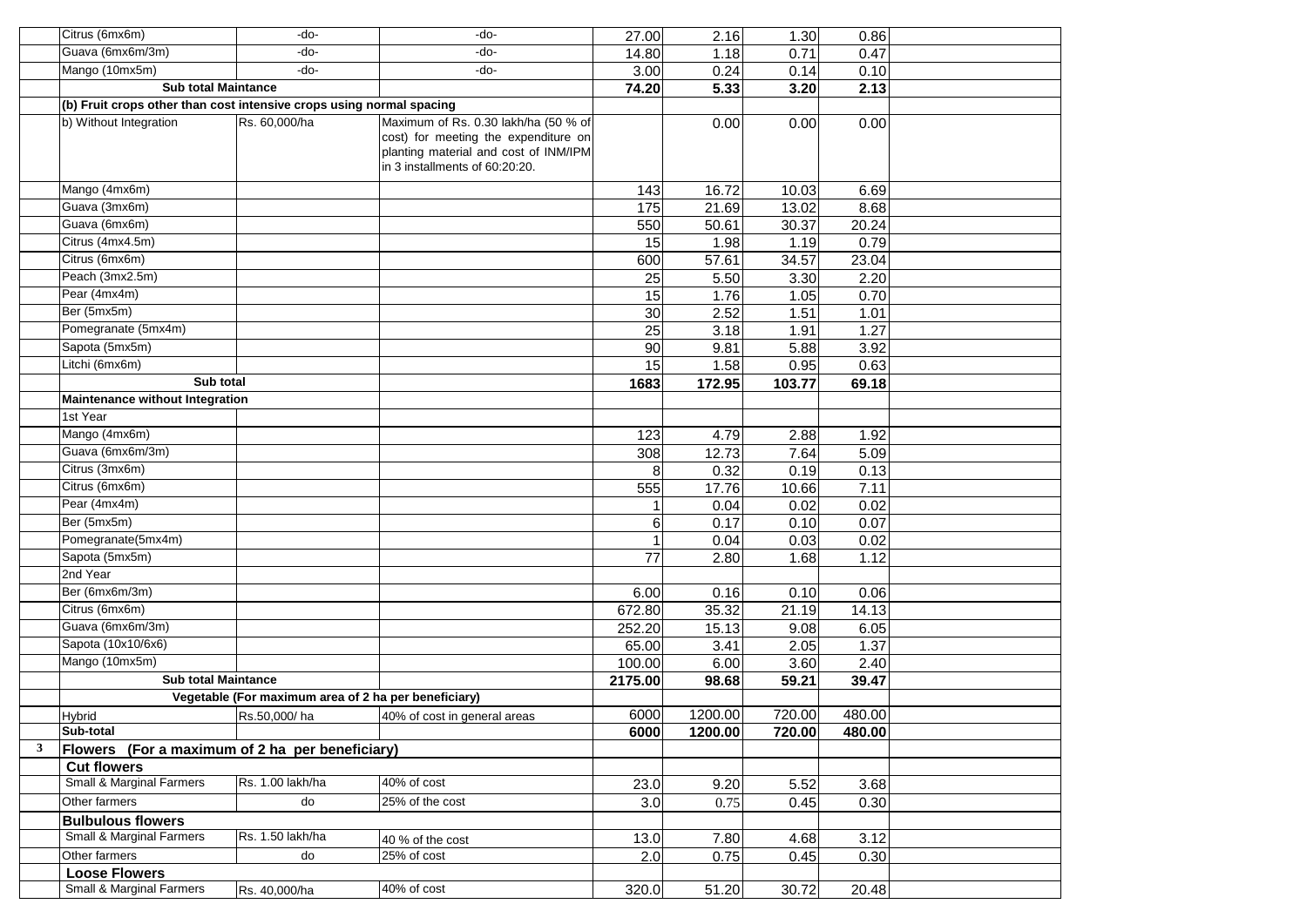|                         | Other farmers                                                | do                   | 25% of cost                                                                                                                                                                                                                                                                                         | 71.0    | 7.10    | 4.26   | 2.84   |                                                                                                                                                |
|-------------------------|--------------------------------------------------------------|----------------------|-----------------------------------------------------------------------------------------------------------------------------------------------------------------------------------------------------------------------------------------------------------------------------------------------------|---------|---------|--------|--------|------------------------------------------------------------------------------------------------------------------------------------------------|
|                         | <b>Sub-total flowers</b>                                     |                      |                                                                                                                                                                                                                                                                                                     | 432.0   | 76.80   | 46.08  | 30.72  |                                                                                                                                                |
| $\overline{\mathbf{4}}$ | Spices (For a maximum area of 4 ha per beneficiary)          |                      |                                                                                                                                                                                                                                                                                                     |         |         |        |        |                                                                                                                                                |
|                         |                                                              |                      |                                                                                                                                                                                                                                                                                                     |         |         |        |        |                                                                                                                                                |
|                         | Seed spice and Rhizomatic<br>spices                          | Rs.30,000/ha         | Maximum of Rs. 12,000/- per ha. (40%<br>of cost) for meeting the expenditure on<br>planting material and cost of material<br>for INM/IPM etc).                                                                                                                                                      | 555     | 66.60   | 39.96  | 26.64  |                                                                                                                                                |
|                         | <b>Perennial spices</b><br>(black pepper)                    | Rs. 50,000/ha        | Maximum of Rs. 20,000/- per ha<br>(@40% of cost) for meeting the<br>expenditure on planting material and<br>cost of material for INM/IPM etc.<br>For (i) and (ii) above, in the case of<br>TSP areas. Andaman and<br>Lakshadweep Islands, assistance will<br>be @ 50% of cost.                      |         | 0.00    | 0.00   | 0.00   |                                                                                                                                                |
|                         | <b>Sub-total spices</b>                                      |                      |                                                                                                                                                                                                                                                                                                     | 555     | 66.60   | 39.96  | 26.64  |                                                                                                                                                |
|                         | Aromatic Plants (For a maximum area of 4 ha per beneficiary) |                      |                                                                                                                                                                                                                                                                                                     |         |         |        |        |                                                                                                                                                |
|                         | (a) Cost intensive aromatic plant Rs. 1,00,000/ha            |                      | 40% of cost, subject to a maximum of<br>Rs.40,000/- per ha, for meeting the<br>expenditure on planting material and<br>cost of material for INM/IPM etc.                                                                                                                                            |         | 0.00    | 0.00   | 0.00   |                                                                                                                                                |
|                         | (b) Other aromatic plants                                    | Rs. 40.000/ha        | 40% of cost, subject to a maximum of<br>Rs.16,000/- per ha, for meeting the<br>expenditure on planting material and<br>cost of material for INM/IPM etc.<br>For (i) and (ii) above, in the case of<br>TSP areas. Andaman & Nicobar and<br>Lakshadweep Islands, assistance will<br>be @ 50% of cost. | 35.0    | 5.60    | 3.36   | 2.24   |                                                                                                                                                |
|                         | <b>Sub-total aromatics</b>                                   |                      |                                                                                                                                                                                                                                                                                                     | 35.0    | 5.60    | 3.36   | 2.24   |                                                                                                                                                |
|                         | <b>Grand Total Area Expansion</b>                            |                      |                                                                                                                                                                                                                                                                                                     | 8778.60 | 1539.71 | 923.83 | 615.88 |                                                                                                                                                |
|                         | <b>Grand Total Area Expansion maintenance</b>                |                      |                                                                                                                                                                                                                                                                                                     | 2261.20 | 104.91  | 62.94  | 41.96  |                                                                                                                                                |
|                         | <b>Mushrooms</b>                                             |                      |                                                                                                                                                                                                                                                                                                     |         |         |        |        |                                                                                                                                                |
|                         | <b>Production unit</b>                                       |                      |                                                                                                                                                                                                                                                                                                     |         |         |        |        |                                                                                                                                                |
|                         | <b>Public Sector</b>                                         | Rs. 20.00 lakh/ unit | 100% of the cost.                                                                                                                                                                                                                                                                                   |         | 0.00    | 0.00   |        | 0.00 Minutes of SLEC meeting to be<br>submitted along with details of<br>beneficiareis,<br>locaiton,<br>etc to<br>facilitate release of funds. |
|                         | <b>Private Sector</b>                                        | Rs. 20.00 lakh/ unit | 40% of cost for private sector, for<br>the<br>meeting<br>expenditure<br>on<br>infrastructure, as credit linked back<br>ended subsidy.                                                                                                                                                               | 18.0    | 144.00  | 86.40  | 57.60  | do                                                                                                                                             |
|                         | Spawn making unit                                            |                      |                                                                                                                                                                                                                                                                                                     |         |         |        |        |                                                                                                                                                |
|                         | <b>Public Sector</b>                                         | Rs. 15 lakh/ unit    | 100% of the cost.                                                                                                                                                                                                                                                                                   |         | 0.00    | 0.00   | 0.00   | do                                                                                                                                             |
|                         | Private Sector                                               | Rs. 15 lakh/ unit    | 40% of cost for private sector, for<br>meeting<br>the<br>expenditure<br>on<br>infrastructure, as credit linked back<br>ended subsidy.                                                                                                                                                               | 3.0     | 18.00   | 10.80  | 7.20   | do                                                                                                                                             |
|                         | <b>Compost making unit</b>                                   |                      |                                                                                                                                                                                                                                                                                                     |         |         |        |        |                                                                                                                                                |
|                         | <b>Public Sector</b>                                         | Rs. 20.00 lakh/ unit | 100% of the cost.                                                                                                                                                                                                                                                                                   |         | 0.00    | 0.00   | 0.00   | do                                                                                                                                             |
|                         |                                                              |                      |                                                                                                                                                                                                                                                                                                     |         |         |        |        |                                                                                                                                                |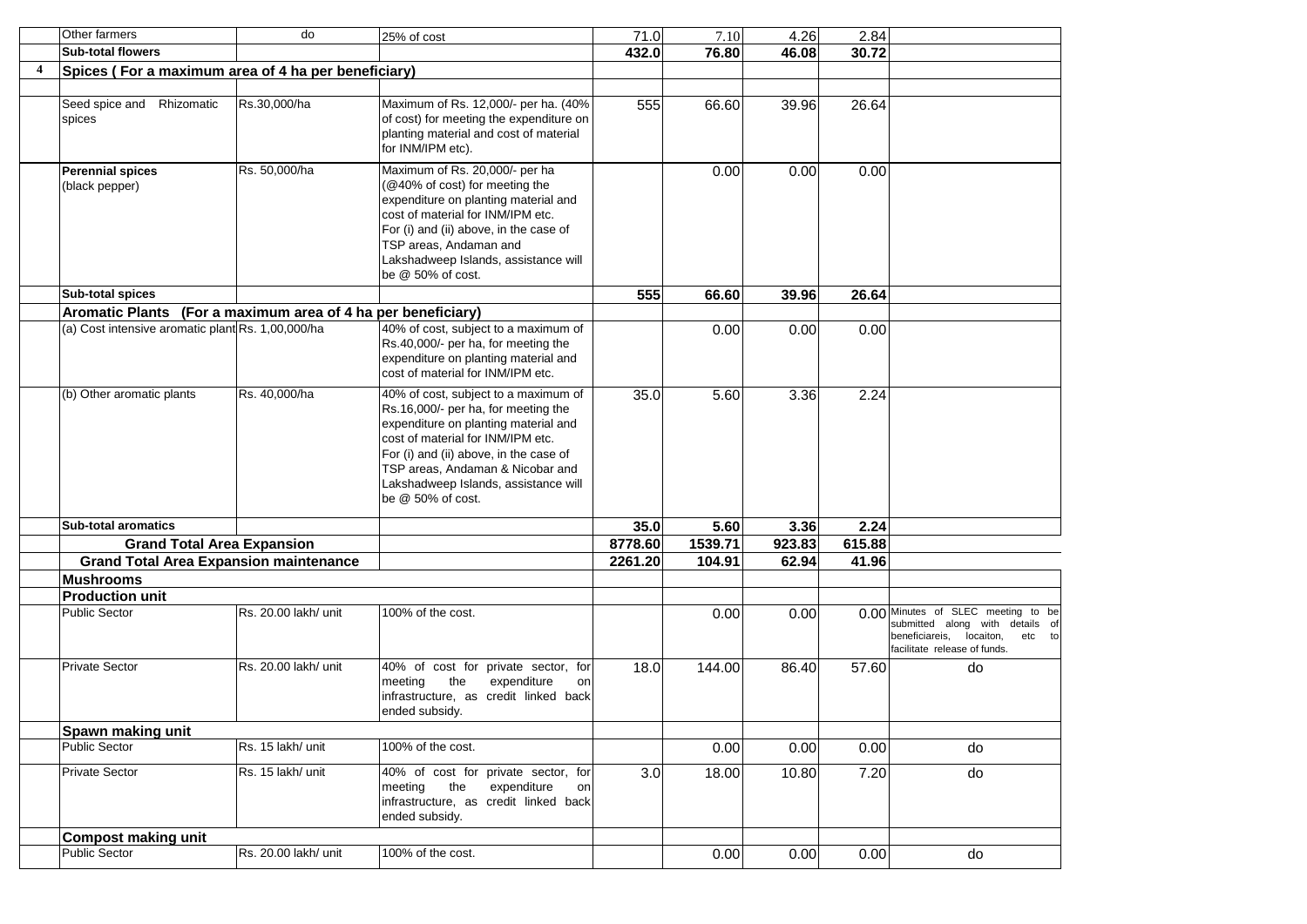|   | <b>Private Sector</b>                                                                    | Rs. 20.00 lakh/ unit                                  | 40% of cost for private sector, for<br>the<br>expenditure<br>meeting<br>on<br>infrastructure, as credit linked back<br>ended subsidy. | 10.0   | 80.00   | 48.00  | 32.00  | do                                                                                                                                           |
|---|------------------------------------------------------------------------------------------|-------------------------------------------------------|---------------------------------------------------------------------------------------------------------------------------------------|--------|---------|--------|--------|----------------------------------------------------------------------------------------------------------------------------------------------|
|   | <b>Sub-total mushrooms</b>                                                               |                                                       |                                                                                                                                       | 31.00  | 242.00  | 145.20 | 96.80  |                                                                                                                                              |
| 5 | Rejuvenation/replacement of<br>senile plantation including<br>Canopy management. Mango   | Rs. 40,000/ha                                         | 50% of the total cost subject to a<br>maximum of Rs. 20,000/ha limited to<br>two ha per beneficiary.                                  | 250.00 | 50.00   | 30.00  |        | 20.00 To be implemented as per guidelines<br>circulated                                                                                      |
|   | Sub-total                                                                                |                                                       |                                                                                                                                       | 250    | 50.00   | 30.00  | 20.00  |                                                                                                                                              |
|   | <b>Creation of Water resources</b>                                                       |                                                       |                                                                                                                                       |        |         |        |        |                                                                                                                                              |
|   | <b>Community tanks</b>                                                                   |                                                       |                                                                                                                                       |        |         |        |        |                                                                                                                                              |
|   | i) Community tanks/on farm ponds/on farm water reservoirs with use of                    |                                                       | plastic/RCC lining - (10 ha. of command area, with pond size of 100m x 100m x                                                         |        |         |        |        |                                                                                                                                              |
|   | Community tanks/on farm ponds/on farm water reservoirs with use of<br>plastic/RCC lining |                                                       |                                                                                                                                       |        |         |        |        |                                                                                                                                              |
|   | Plain areas                                                                              | Rs. 20.00 lakh in plain<br>areas                      | 100% of cost for 10 ha command                                                                                                        | 60     | 480.0   | 288.00 | 192.00 |                                                                                                                                              |
|   | Hilly areas.                                                                             | areas.                                                | Rs. 25 lakh/ unit for Hilly 100% of cost for 10 ha command                                                                            | 20     | 25.00   | 15.00  | 10.00  |                                                                                                                                              |
|   | ii) Water harvesting system for individuals- for storage of water in<br>20mx20mx3m       |                                                       |                                                                                                                                       |        |         |        |        |                                                                                                                                              |
|   | Plain areas                                                                              | areas and                                             | Rs. 1.50 lakh/unit in plain 50% of cost. Maintenance to be<br>ensured by the beneficiary.                                             | 62     | 46.5    | 27.90  | 18.60  |                                                                                                                                              |
|   | Hilly areas.                                                                             | areas                                                 | Rs. 1.80 lakh/unit in hilly 50% of cost. Maintenance to be<br>ensured by the beneficiary.                                             | Δ      | 3.60    | 2.16   | 1.44   |                                                                                                                                              |
|   | Sub-total                                                                                |                                                       |                                                                                                                                       | 146    | 555.10  | 333.06 | 222.04 |                                                                                                                                              |
| 5 |                                                                                          | Protected cultivation (Area in Ha)                    |                                                                                                                                       |        |         |        |        |                                                                                                                                              |
|   | a) Green House structure                                                                 |                                                       |                                                                                                                                       |        |         |        |        |                                                                                                                                              |
|   | (b) Naturally ventilated system                                                          |                                                       |                                                                                                                                       |        |         |        |        |                                                                                                                                              |
|   | (i) Tubular structur                                                                     | Rs.1060/Sq.m                                          | 50% of the cost limited to 4000 Sq.m<br>per beneficiary.                                                                              |        | 0.00    | 0.00   | 0.00   |                                                                                                                                              |
|   | Hilly areas.                                                                             | Rs.1290/Sq.m                                          | do                                                                                                                                    |        | 0.00    | 0.00   | 0.00   |                                                                                                                                              |
|   | (i) Tubular structur                                                                     | Rs. 935/Sq.m (>500 Sq.<br>m up to 1008 Sq. m)         | 50% of the cost limited to 4000 Sq.m<br>per beneficiary.                                                                              | 1.03   | 48.15   | 28.89  |        | 19.26 Minutes of SLEC meeting to be<br>submitted along with details of<br>beneficiareis, locaiton,<br>etc to<br>facilitate release of funds. |
|   | Hilly areas.                                                                             | Rs. 1075.25/Sq.m (>500<br>Sq. m up to 1008 Sq. m)     | do                                                                                                                                    | 1.02   | 54.84   | 32.90  | 21.94  |                                                                                                                                              |
|   | (i) Tubular structur                                                                     | Rs. 890/Sq. m (>1008<br>Sq.m up to 2080 Sq. m)        | 50% of the cost limited to 4000 Sq.m<br>per beneficiary.                                                                              | 8.00   | 356.00  | 213.60 | 142.40 |                                                                                                                                              |
|   | Hilly areas.                                                                             | Rs. 1023.50/Sq. m<br>(>1008 Sq.m up to 2080<br>Sq. m) | do                                                                                                                                    | 0.20   | 10.24   | 6.14   | 4.09   |                                                                                                                                              |
|   | (i) Tubular structur                                                                     | Rs. 844/Sq. m (>2080)<br>Sq. m up to 4000 Sq. m)      | 50% of the cost limited to 4000 Sq.m<br>per beneficiary.                                                                              | 36.00  | 1519.20 | 911.52 | 607.68 |                                                                                                                                              |
|   | c) Plastic Mulching                                                                      |                                                       |                                                                                                                                       |        |         | 0.00   | 0.00   |                                                                                                                                              |
|   | <b>Plastic Mulching</b>                                                                  | Rs. 32,000/ha                                         | 50% of the total cost limited to 2 ha per<br>beneficiary.                                                                             | 60     | 9.60    | 5.76   | 3.84   |                                                                                                                                              |
|   | <b>Plastic Mulching</b>                                                                  | Rs. 36,800/ha for hilly<br>areas                      | 50% of the total cost limited to 2 ha per<br>beneficiary.                                                                             | 30.0   | 5.52    | 3.31   | 2.21   |                                                                                                                                              |
|   | d) Shade Net House                                                                       |                                                       |                                                                                                                                       |        |         | 0.00   | 0.00   |                                                                                                                                              |
|   | i) Tubular structure                                                                     | Rs. 710/Sq.m                                          | 50% of cost limited to 4000 Sq.m per<br>beneficiary.                                                                                  | 45.76  | 1352.75 | 811.65 | 541.10 |                                                                                                                                              |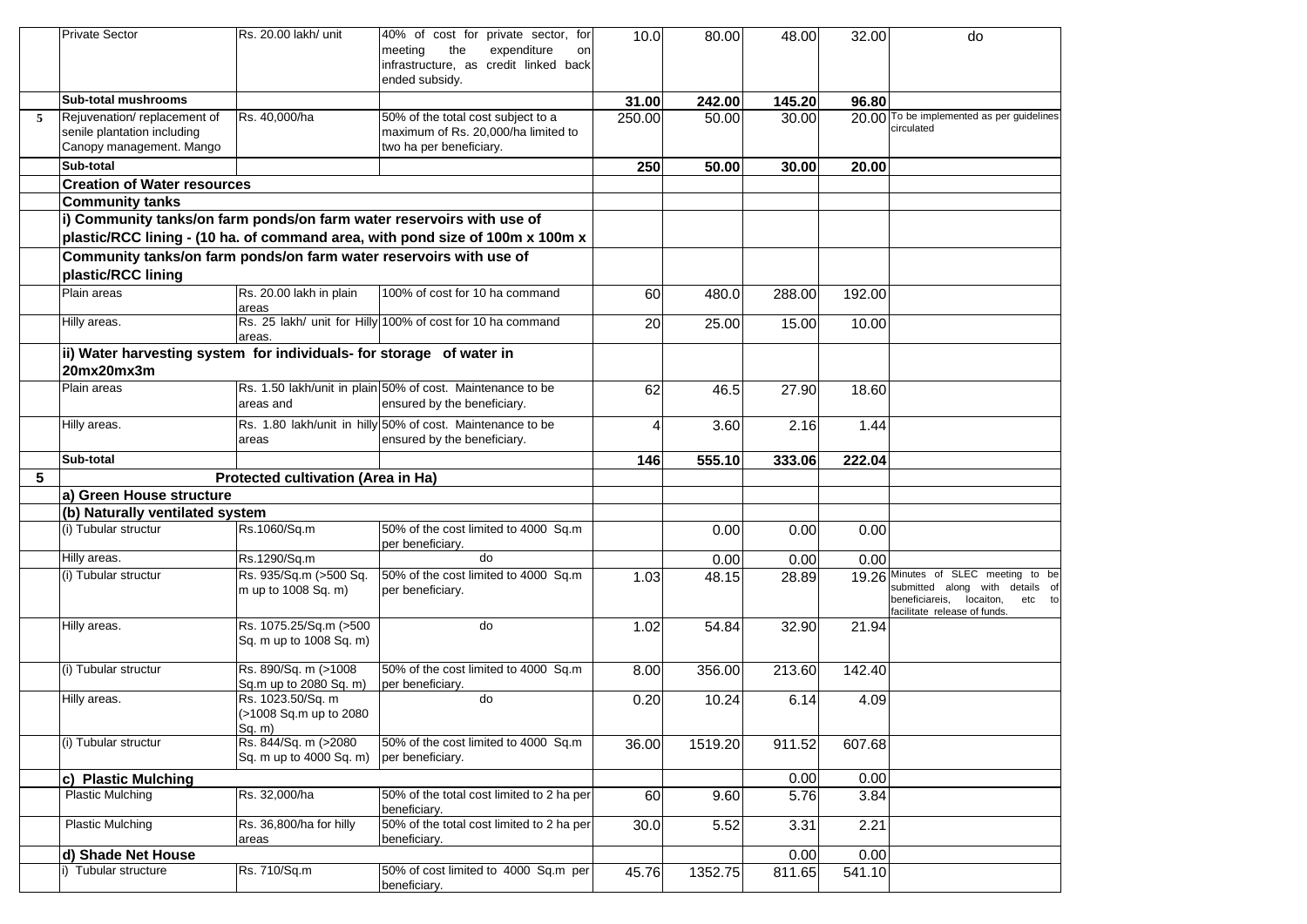|   | Plastic Tunnels                                                                                              | Rs. 60/Sq.m                    | 50% of cost limited 1000 sq. m per<br>beneficiary.                                                                                                                                                                                                                                | 8.00   | 24.00   | 14.40   | 9.60     |                                                                                                                                              |
|---|--------------------------------------------------------------------------------------------------------------|--------------------------------|-----------------------------------------------------------------------------------------------------------------------------------------------------------------------------------------------------------------------------------------------------------------------------------|--------|---------|---------|----------|----------------------------------------------------------------------------------------------------------------------------------------------|
|   | <b>Plastic Tunnels</b>                                                                                       | Rs.75/Sq.m for hilly<br>areas. | 50% of cost limited 1000 sq. m per<br>beneficiary.                                                                                                                                                                                                                                |        | 0.00    | 0.00    | 0.00     |                                                                                                                                              |
|   | Walk in tunnels                                                                                              | Rs. 600/ Sq.m                  | 50% of the cost limited to 4000 sq.m.<br>(each unit not to exceed 800 Sq. m per<br>beneficiary).                                                                                                                                                                                  | 10.4   | 308.00  | 184.80  | 123.20   |                                                                                                                                              |
|   | e) Anti Bird/Anti Hail Nets                                                                                  | Rs.35/- per Sq.m               | 50% of cost limited to 5000 Sq.m per<br>beneficiary.                                                                                                                                                                                                                              |        | 0.00    | 0.00    | 0.00     |                                                                                                                                              |
|   | f) Cost of planting material &<br>cultivation of high value<br>vegetables grown in poly<br>house             | Rs.140/Sq. m                   | 50% of cost limited to 4000 Sq.m per<br>beneficiary.                                                                                                                                                                                                                              | 60.00  | 420.00  | 252.00  | 168.00   |                                                                                                                                              |
|   | g) Cost of planting material &<br>cultivation of Orchid &<br>Anthurium under poly<br>house/shade net house.  | Rs. 700/Sq.m                   | 50% of cost limited to 4000 Sq. m per<br>beneficiary.                                                                                                                                                                                                                             |        |         | 0.00    | 0.00     |                                                                                                                                              |
|   | h) Cost of planting material &<br>cultivation of Carnation &<br>Gerbera under poly<br>house/shade net house. | Rs. 610/Sq.m                   | 50% of cost limited to 4000 Sq. m per<br>beneficiary.                                                                                                                                                                                                                             | 10.00  | 305.00  | 183.00  | 122.00   |                                                                                                                                              |
|   | i) Cost of planting material &<br>cultivation of Rose and lilum<br>under poly house/shade net<br>house       | Rs. 426/Sq.m                   | 50% of cost limited to 4000 Sq. m per<br>beneficiary.                                                                                                                                                                                                                             | 18.00  | 383.40  | 230.04  | 153.36   |                                                                                                                                              |
|   | Sub-total protected cultivation                                                                              |                                |                                                                                                                                                                                                                                                                                   | 200.41 | 4796.70 | 2878.02 | 1918.68  |                                                                                                                                              |
| 6 | Promotion of Integrated Nutrient Management(INM)/ Integrated Pest                                            |                                |                                                                                                                                                                                                                                                                                   |        |         |         |          |                                                                                                                                              |
|   | Promotion of IPM                                                                                             | Rs. 4000/ha                    | 30% of cost subject to a maximum of<br>Rs 1200/ha limited to 4.00 ha/<br>beneficiary.                                                                                                                                                                                             | 2600   | 31.20   | 18.72   | 12.48    | To be need based and taken up after<br>identifying problem of pest / disease<br>and nutrient deficiency.                                     |
|   | Promotion of INM                                                                                             | Rs. 4000/ha                    | 30% of cost subject to a maximum of<br>Rs 1200/ha limited to 4.00 ha/<br>beneficiary.                                                                                                                                                                                             | 2400   | 28.80   | 17.28   | 11.52 do |                                                                                                                                              |
|   | <b>Plant Health Clinic</b>                                                                                   |                                |                                                                                                                                                                                                                                                                                   |        |         |         |          |                                                                                                                                              |
|   | a) Public Sector                                                                                             | Rs. 25.00 lakhs/unit           | 100% to Public sector                                                                                                                                                                                                                                                             |        | 25.00   | 15.00   |          | 10.00 Minutes of SLEC meeting to be<br>submitted along with details of<br>beneficiareis, locaiton,<br>etc to<br>facilitate release of funds. |
|   | Leaf /Tissue analysis lab                                                                                    |                                |                                                                                                                                                                                                                                                                                   |        |         |         |          |                                                                                                                                              |
|   | a) Public Sector                                                                                             | Rs. 25.00 lakhs/unit           | 100% to Public sector                                                                                                                                                                                                                                                             |        | 0.00    | 0.00    |          | 0.00 Project to be submitted                                                                                                                 |
|   | b) Private Sector                                                                                            | Rs. 25.00 lakhs/unit           | 50% to private sector.                                                                                                                                                                                                                                                            |        | 0.00    | 0.00    | 0.00     |                                                                                                                                              |
|   | Sub-total INM / IPM                                                                                          |                                |                                                                                                                                                                                                                                                                                   | 2500   | 85.00   | 51.00   | 34.00    |                                                                                                                                              |
| 7 | <b>Adoption Organic Farming</b>                                                                              |                                |                                                                                                                                                                                                                                                                                   |        |         |         |          |                                                                                                                                              |
|   | (i) Adoption of Organic Farming. Rs. 20,000/ha<br>1st Year (ha)                                              |                                | 50% of cost limited to Rs.10000/ha for<br>a maximum area of 4 ha. per<br>beneficiary, spread over a period of 3<br>years involving an assistance of<br>Rs.4000/- in first year and Rs.3000/-<br>each in second & third year. The<br>programme to be linked with<br>certification. | 1000   | 40.00   | 24.00   |          | 16.00 Minutes of SLEC meeting to be<br>submitted along with details of<br>beneficiareis, locaiton,<br>etc to<br>facilitate release of funds. |
|   | (ii) Organic Certification (no)                                                                              |                                |                                                                                                                                                                                                                                                                                   |        |         |         |          |                                                                                                                                              |
|   | 1st Year (ha)                                                                                                | Project based                  | Rs. 5 lakh for a cluster of 50 ha which<br>will include Rs.1.50 lakh in first year,<br>Rs. 1.50 lakh in second year and Rs.<br>2.00 lakh in third year.                                                                                                                           | 26.67  | 40.01   | 24.00   |          | 16.00 Minutes of SLEC meeting to be<br>submitted along with details of<br>beneficiareis, locaiton,<br>etc to<br>facilitate release of funds. |
|   | iii) Vermi compost Units /organic input production unit                                                      |                                |                                                                                                                                                                                                                                                                                   |        |         |         |          |                                                                                                                                              |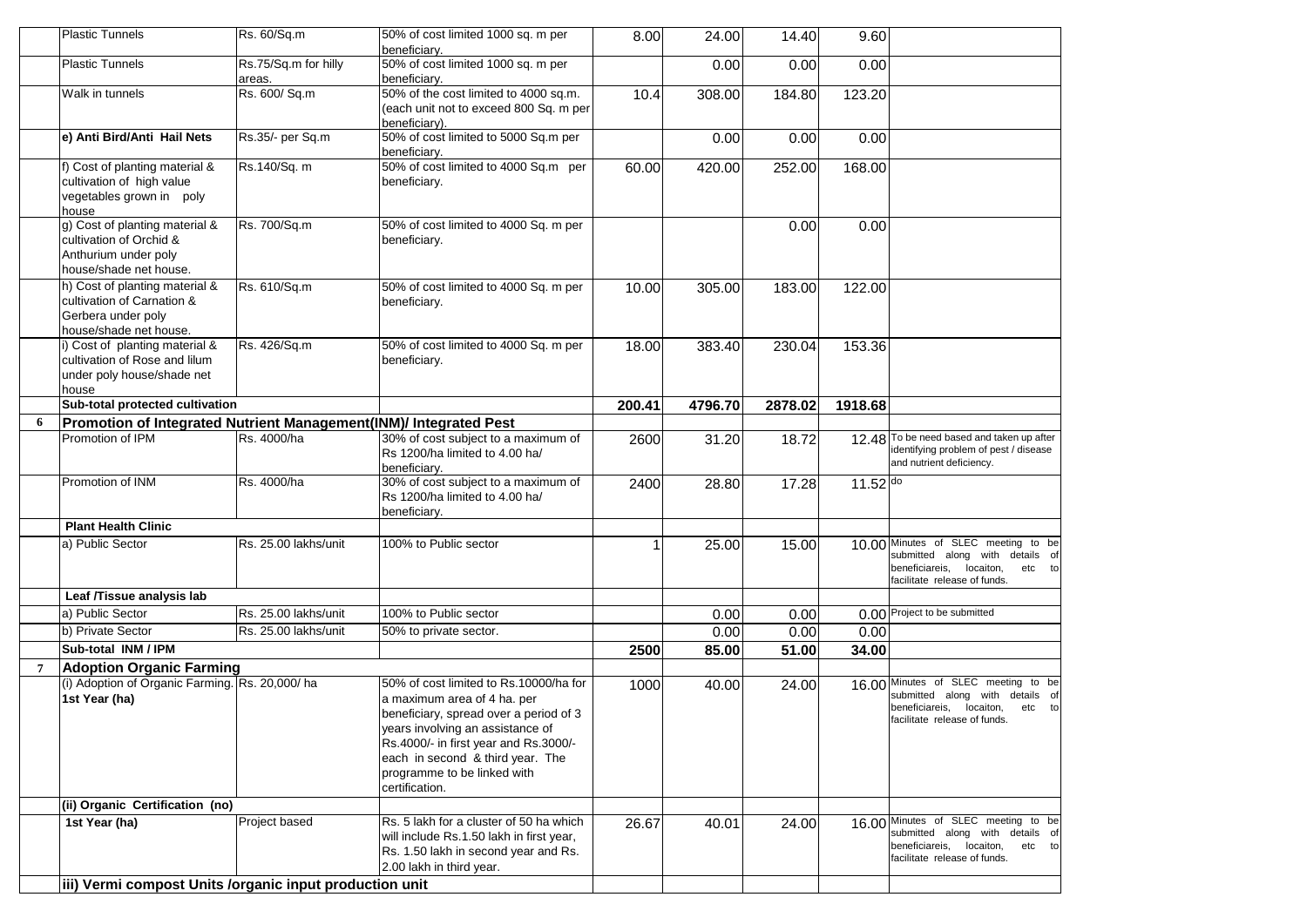|   | i) Vermi compost Units                                                                                   | Rs.1,00,000/ unit for<br>permanent structure and<br>Vermibed. | 50% of cost conforming to the size of<br>the unit of 30'x8'x2.5' dimension of<br>Rs. 16,000/unit for HDPE permanent structure to be<br>administered on pro-rata basis. 50% of<br>cost conforming to the size of 96 cft<br>(12'x4'x2') and IS 15907:2010 to be<br>administered on pro-rata basis. | 36      | 18.00   | 10.80  |        | 7.20 Designs para meter of HDPE beds<br>will conformer to BIS standards (IS<br>15907:2010) |
|---|----------------------------------------------------------------------------------------------------------|---------------------------------------------------------------|--------------------------------------------------------------------------------------------------------------------------------------------------------------------------------------------------------------------------------------------------------------------------------------------------|---------|---------|--------|--------|--------------------------------------------------------------------------------------------|
|   | ii) Vermibeds                                                                                            | do                                                            | do                                                                                                                                                                                                                                                                                               | 20      | 1.60    | 0.96   | 0.64   |                                                                                            |
|   | Sub-total                                                                                                |                                                               |                                                                                                                                                                                                                                                                                                  | 1000.00 | 99.61   | 59.76  | 39.84  |                                                                                            |
|   | <b>Certification for Good</b><br><b>Agricultural Practices (GAP),</b><br><b>Including infrastructure</b> | Rs. 10,000/ha                                                 | 50% of the cost for maximum of<br>4ha/beneficiary.                                                                                                                                                                                                                                               |         | 0.00    | 0.00   | 0.00   |                                                                                            |
|   | <b>CoE</b>                                                                                               |                                                               |                                                                                                                                                                                                                                                                                                  |         |         |        |        |                                                                                            |
|   | <b>Centre of Excellence for</b><br><b>Horticulture</b>                                                   | Rs.1000.00 lakh/ centre                                       | 100% of cost to public sector. This<br>can be established through bi-lateral<br>co-operation also.                                                                                                                                                                                               | 11      | 1500.00 | 900.00 |        | 600.00 Project to be submitted                                                             |
|   | <b>Total CoE</b>                                                                                         |                                                               |                                                                                                                                                                                                                                                                                                  | 11      | 1500.00 | 900.00 | 600.00 |                                                                                            |
| 8 | Pollination support through beekeeping                                                                   |                                                               |                                                                                                                                                                                                                                                                                                  |         |         |        |        |                                                                                            |
|   | Production of nucleus stock<br>(Public sector)                                                           | Rs. 20.00 lakh                                                | 100% of the cost.                                                                                                                                                                                                                                                                                |         | 0.00    | 0.00   | 0.00   |                                                                                            |
|   | Production of bee colonies by Rs. 10.00 lakh<br>bee breeder                                              |                                                               | 40% of cost for producing min. of 2000<br>colonies / year                                                                                                                                                                                                                                        |         | 12.00   | 7.20   | 4.80   |                                                                                            |
|   | Honey bee colony                                                                                         | Rs.2000/colony of 8<br>frames                                 | 40% of cost limited to 50 colonies /<br>beneficiary.                                                                                                                                                                                                                                             | 10000   | 80.00   | 48.00  | 32.00  |                                                                                            |
|   | <b>Hives</b>                                                                                             | Rs 2000/ per hive.                                            | 40% of cost limited to 50 colonies /<br>beneficiary.                                                                                                                                                                                                                                             | 10000   | 80.00   | 48.00  | 32.00  |                                                                                            |
|   | Equipment including honey<br>extractor (4 frame), food grade<br>container (30 kg), net, etc.             | Rs. 20,000/set                                                | 40% of the cost limited to one set per<br>beneficiary.                                                                                                                                                                                                                                           |         | 0.00    | 0.00   | 0.00   |                                                                                            |
|   | Sub-total                                                                                                |                                                               |                                                                                                                                                                                                                                                                                                  | 10000   | 172.00  | 103.20 | 68.80  |                                                                                            |
| 9 | <b>Horticulture Mechanization</b>                                                                        |                                                               |                                                                                                                                                                                                                                                                                                  |         |         |        |        |                                                                                            |
|   | i) Tractor (upto 20 PTO HP)                                                                              | 3.00 lakh/unit                                                | 25% of cost, subject to a maximum of<br>Rs. 0.75 lakh/unit for general category<br>farmers, and in the case if SC, ST,<br>Small & Marginal famers, women<br>farmers and beneficiaries in NE states,<br>35% of cost, subject to a maximum of<br>Rs. 1.00 lakh per unit.                           |         | 5.25    | 3.15   | 2.10   |                                                                                            |
|   | i) Tractor (upto 20 PTO HP)<br>(SC, ST, Small & Marginal<br>famers)                                      | 3.00 lakh/unit                                                | 25% of cost, subject to a maximum of<br>Rs. 0.75 lakh/unit for general category<br>farmers, and in the case if SC, ST,<br>Small & Marginal famers, women<br>farmers and beneficiaries in NE states,<br>35% of cost, subject to a maximum of<br>Rs. 1.00 lakh per unit.                           |         | 7.00    | 4.20   | 2.80   |                                                                                            |
|   | ii) Power Tiller                                                                                         |                                                               |                                                                                                                                                                                                                                                                                                  |         |         |        |        |                                                                                            |
|   | a) Power tiller (below 8 BHP)<br>(SC, ST, Small & Marginal<br>famers)                                    | 1.00 lakh per unit                                            | Subject to a maximum of Rs.0.40<br>lakh/unit for general category farmers,<br>and in the case if SC, ST, Small &<br>Marginal farmers, women farmers and<br>beneficiaries in NE states, subject of a<br>maximum of Rs. 0.50 lakh/unit.                                                            | 30      | 12.00   | 7.20   | 4.80   |                                                                                            |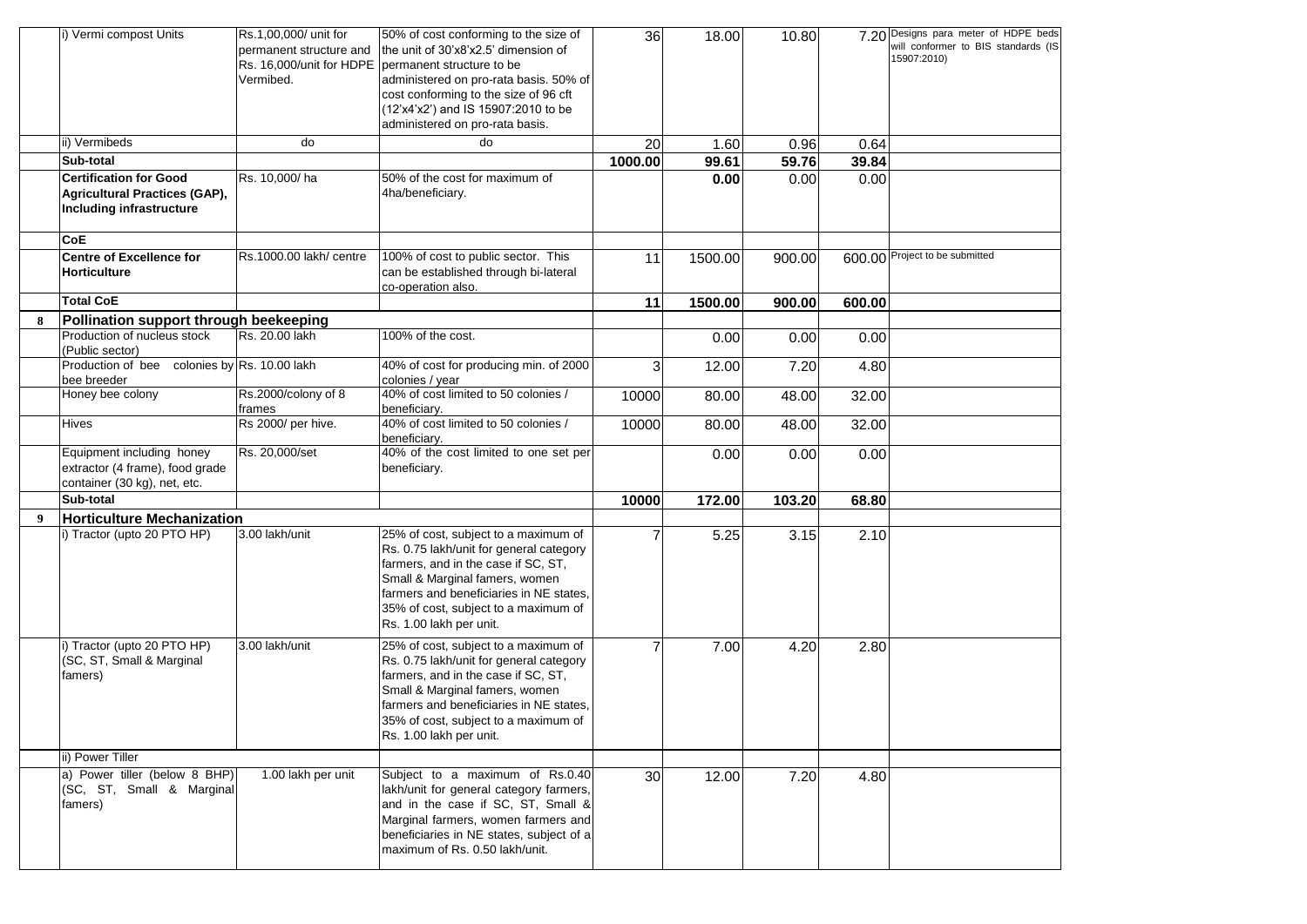| a) Power tiller (below 8 BHP)<br>(SC, ST, Small & Marginal<br>famers)   | 1.00 lakh per unit | Subject to a maximum of Rs.0.40<br>lakh/unit for general category farmers,<br>and in the case if SC, ST, Small &<br>Marginal farmers, women farmers and<br>beneficiaries in NE states, subject of a<br>maximum of Rs. 0.50 lakh/unit.  | 30              | 15.00 | 9.00  | 6.00 |  |
|-------------------------------------------------------------------------|--------------------|----------------------------------------------------------------------------------------------------------------------------------------------------------------------------------------------------------------------------------------|-----------------|-------|-------|------|--|
| b) Power tiller (8 BHP & above)                                         | 1.50 lakh per unit | Subject to a maximum of Rs.0.60<br>lakh/unit for general category farmers,<br>and in the case if SC, ST, Small &<br>Marginal farmers, women farmers and<br>beneficiaries in NE states, subject of a<br>maximum of Rs. 0.75 lakh/unit.  | 25              | 15.00 | 9.00  | 6.00 |  |
| b) Power tiller (8 BHP & above)<br>(SC, ST, Small & Marginal<br>famers) | 1.50 lakh per unit | Subject to a maximum of Rs.0.60<br>lakh/unit for general category farmers,<br>and in the case if SC, ST, Small &<br>Marginal farmers, women farmers and<br>beneficiaries in NE states, subject of a<br>maximum of Rs. 0.75 lakh/unit.  | 25              | 18.75 | 11.25 | 7.50 |  |
| (iii) Tractor/Power tiller (below 20 BHP) driven equipments             |                    |                                                                                                                                                                                                                                        |                 |       |       |      |  |
| Land Development, tillage<br>and seed bed preparation<br>equipments     | 0.30 lakh per unit | Subject to a maximum of Rs.0.12<br>lakh/unit for general category farmers,<br>and in the case if SC, ST, Small &<br>Marginal farmers, women farmers and<br>beneficiaries in NE states, subject of a<br>maximum of Rs. 0.15 lakh/unit.  |                 |       |       |      |  |
| 1) General                                                              | -do-               | -do-                                                                                                                                                                                                                                   | 30              | 3.60  | 2.16  | 1.44 |  |
| 2) SC & ST SF/MF                                                        | -do-               | -do-                                                                                                                                                                                                                                   | 30              | 4.50  | 2.70  | 1.80 |  |
| b) Sowing, planting reaping and<br>digging equipments                   | 0.30 lakh per unit | Subject to a maximum of Rs.0.12<br>lakh/unit for general category farmers,<br>and in the case if SC, ST, Small &<br>Marginal farmers, women farmers and<br>beneficiaries in NE states, subject of a<br>maximum of Rs. 0.15 lakh/unit.  |                 |       | 0.00  | 0.00 |  |
| 1) General                                                              | -do-               | -do-                                                                                                                                                                                                                                   | 20              | 2.40  | 1.44  | 0.96 |  |
| 2) SC/ST etc                                                            | -do-               | -do-                                                                                                                                                                                                                                   | $\overline{20}$ | 3.00  | 1.80  | 1.20 |  |
| Plastic<br>mulch<br>laying<br>C)<br>machine                             | 0.70 lakh per unit | Subject to a maximum of Rs.0.28<br>lakh/unit for general category farmers,<br>and in the case if SC, ST, Small &<br>Marginal farmers, women farmers and<br>beneficiaries in NE states, subject of a<br>maximum of Rs. 0.35 lakh/unit.  |                 | 0.00  | 0.00  | 0.00 |  |
| 1) General                                                              | -do-               | -do-                                                                                                                                                                                                                                   | 15              | 4.20  | 2.52  | 1.68 |  |
| 2) SC/ST etc                                                            | -do-               | -do-                                                                                                                                                                                                                                   | 15              | 5.25  | 3.15  | 2.10 |  |
| iv) Self-propelled Horticulture<br>Machinery                            | 2.50 lakh per unit | Subject to a maximum of Rs. 1.00<br>lakh/unit for general category farmers,<br>and in the case if SC, ST, Small &<br>Marginal farmers, women farmers and<br>beneficiaries in NE states, subject of a<br>maximum of Rs. 1.25 lakh/unit. | 20              | 20.00 | 12.00 | 8.00 |  |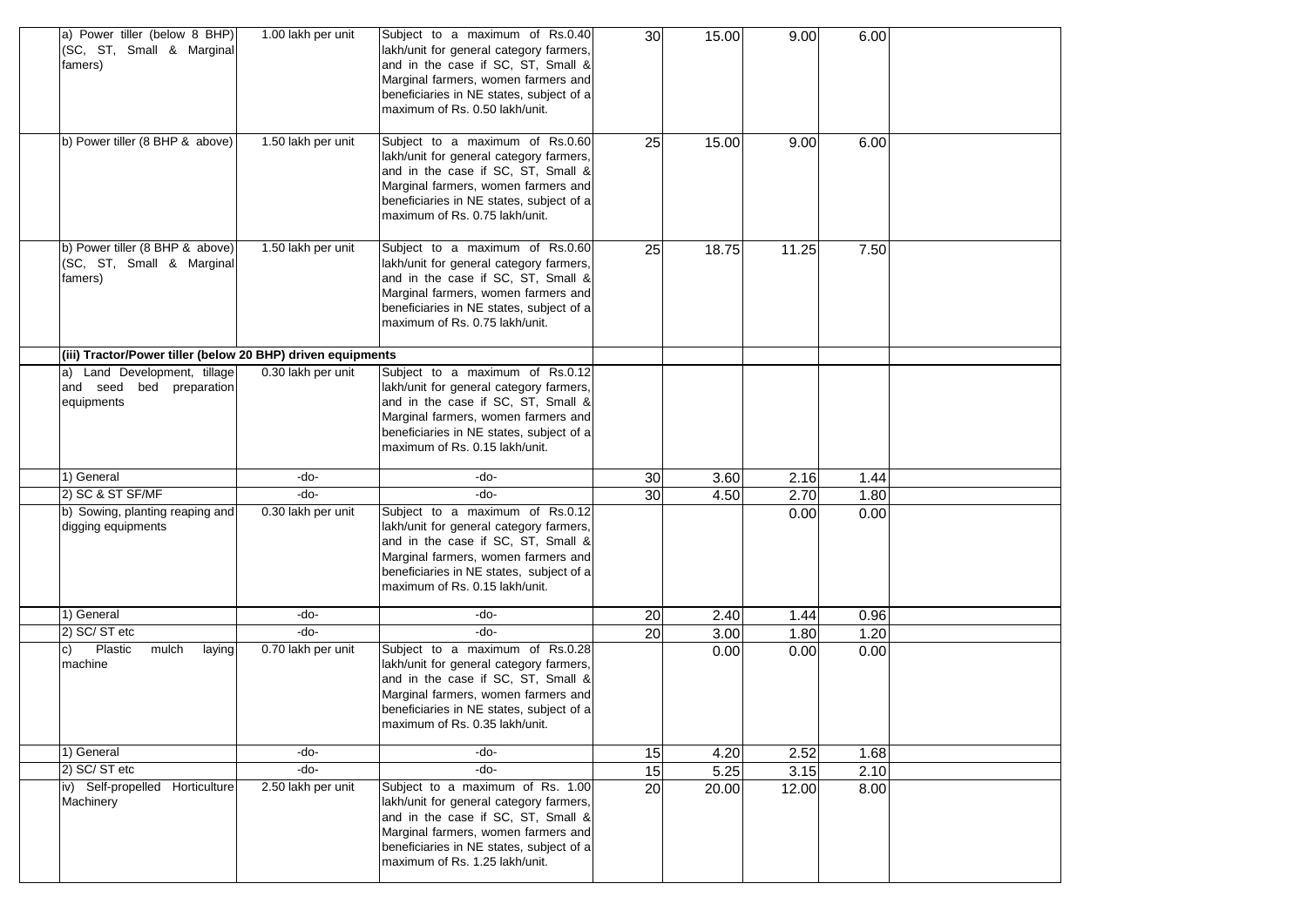| iv) Self-propelled Horticulture<br>Machinery (SC, ST, Small &<br>Marginal famers) | 2.50 lakh per unit  | Subject to a maximum of Rs. 1.00<br>lakh/unit for general category farmers,<br>and in the case if SC, ST, Small &<br>Marginal farmers, women farmers and<br>beneficiaries in NE states, subject of a<br>maximum of Rs. 1.25 lakh/unit.   | 20  | 25.00 | 15.00 | 10.00 |  |
|-----------------------------------------------------------------------------------|---------------------|------------------------------------------------------------------------------------------------------------------------------------------------------------------------------------------------------------------------------------------|-----|-------|-------|-------|--|
| (v) PP Equipment                                                                  |                     |                                                                                                                                                                                                                                          |     |       |       |       |  |
| Manual Sprayer (Knapsack/foot<br>operated sprayer                                 |                     |                                                                                                                                                                                                                                          |     |       |       |       |  |
| a) General                                                                        | 0.012 lakh per unit | Subject to a maximum of Rs.0.005<br>lakh/unit for general category farmers,<br>and in the case if SC, ST, Small &<br>Marginal farmers, women farmers and<br>beneficiaries in NE states, subject of a<br>maximum of Rs. 0.006 lakh/unit.  | 300 | 1.50  | 0.90  | 0.60  |  |
| b) SC/ST etc                                                                      | 0.012 lakh per unit | Subject to a maximum of Rs.0.005<br>lakh/unit for general category farmers,<br>and in the case if SC, ST, Small &<br>Marginal farmers, women farmers and<br>beneficiaries in NE states, subject of a<br>maximum of Rs. 0.006 lakh/unit.  | 300 | 1.80  | 1.08  | 0.72  |  |
| Power Knapsack sprayer/power<br>operated Taiwan sprayer (8-12<br>Its Capcity)     |                     |                                                                                                                                                                                                                                          |     |       |       |       |  |
| a) General                                                                        | 0.062 lakh per unit | Subject to a maximum of Rs. 0.025<br>lakh/unit for general category farmers,<br>and in the case if SC, ST, Small &<br>Marginal farmers, women farmers and<br>beneficiaries in NE states, subject of a<br>maximum of Rs. 0.031 lakh/unit. | 50  | 1.25  | 0.75  | 0.50  |  |
| b) SC/ST etc                                                                      | 0.062 lakh per unit | Subject to a maximum of Rs. 0.025<br>lakh/unit for general category farmers,<br>and in the case if SC, ST, Small &<br>Marginal farmers, women farmers and<br>beneficiaries in NE states, subject of a<br>maximum of Rs. 0.031 lakh/unit. | 50  | 1.55  | 0.93  | 0.62  |  |
| Power Knapsack sprayer/power<br>operated Taiwan sprayer (12-16<br>Its Capcity)    |                     |                                                                                                                                                                                                                                          |     |       |       |       |  |
| a) General                                                                        | 0.062 lakh per unit | Subject to a maximum of Rs.0.03<br>lakh/unit for general category farmers,<br>and in the case if SC, ST, Small &<br>Marginal farmers, women farmers and<br>beneficiaries in NE states, subject of a<br>maximum of Rs. 0.038 lakh/unit    | 50  | 1.50  | 0.90  | 0.60  |  |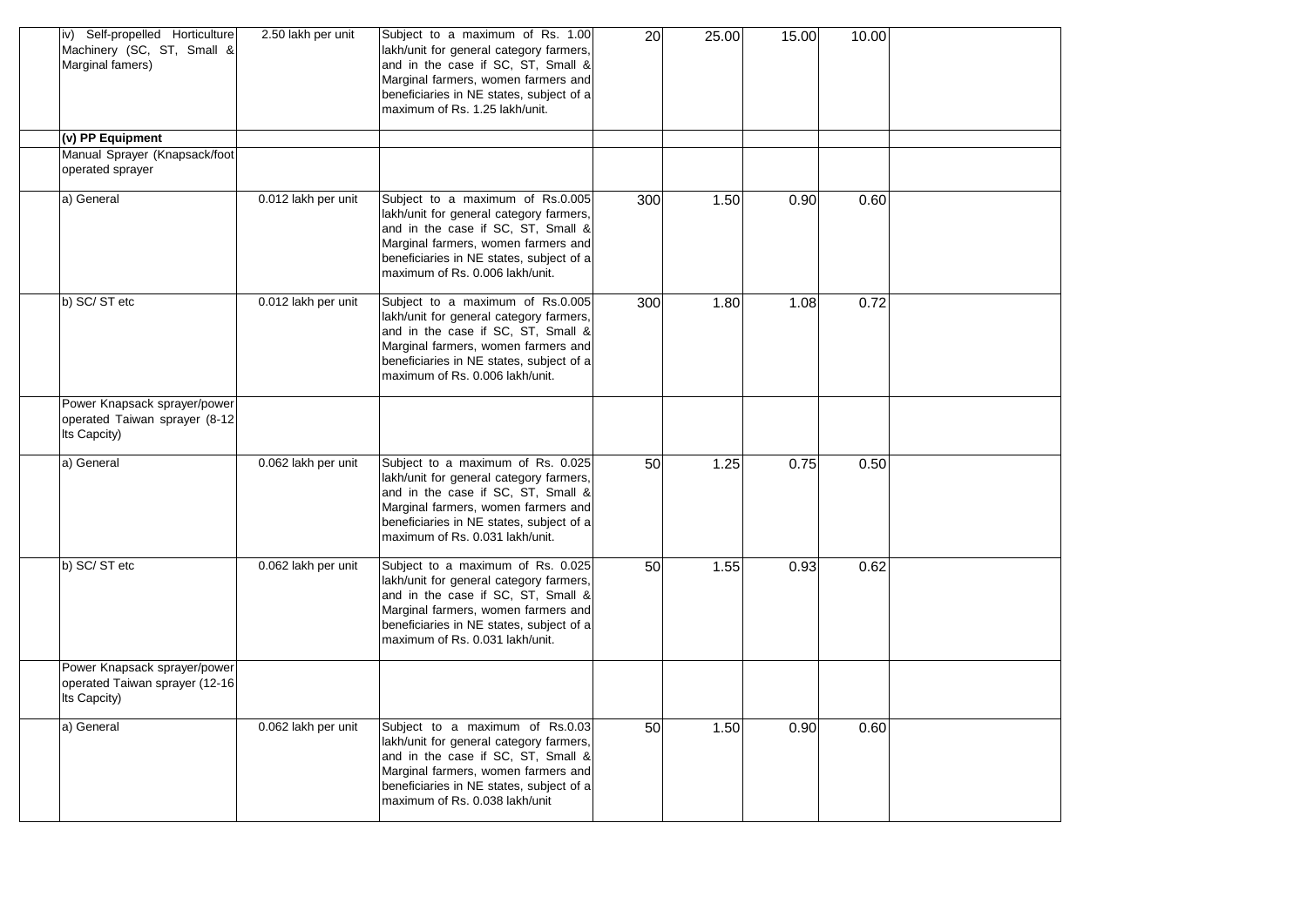| b) SC/ST etc                                                                | 0.062 lakh per unit | Subject to a maximum of Rs.0.03<br>lakh/unit for general category farmers,<br>and in the case if SC, ST, Small &<br>Marginal farmers, women farmers and<br>beneficiaries in NE states, subject of a<br>maximum of Rs. 0.038 lakh/unit                                  | 50 | 1.90  | 1.14  | 0.76 |  |
|-----------------------------------------------------------------------------|---------------------|------------------------------------------------------------------------------------------------------------------------------------------------------------------------------------------------------------------------------------------------------------------------|----|-------|-------|------|--|
| Power Knapsack sprayer/power<br>operated Taiwan sprayer (16 lts<br>Capcity) |                     |                                                                                                                                                                                                                                                                        |    |       |       |      |  |
| a) General                                                                  | 0.20 lakh per unit  | Subject to a maximum of Rs.0.08<br>lakh/unit for general category farmers,<br>and in the case if SC, ST, Small &<br>Marginal farmers, women farmers and<br>beneficiaries in NE states, subject of a<br>maximum of Rs. 0.10 lakh/unit                                   | 40 | 3.20  | 1.92  | 1.28 |  |
| b) SC/ST etc                                                                | 0.20 lakh per unit  | Subject to a maximum of Rs.0.08<br>lakh/unit for general category farmers,<br>and in the case if SC, ST, Small &<br>Marginal farmers, women farmers and<br>beneficiaries in NE states, subject of a<br>maximum of Rs. 0.10 lakh/unit                                   | 40 | 4.00  | 2.40  | 1.60 |  |
| Mounted<br>/operated<br>Tractor                                             |                     |                                                                                                                                                                                                                                                                        |    |       |       |      |  |
| sprayer (Below 20HP)<br>a) General                                          | 0.20 lakh per unit  | Subject to a maximum of Rs. 0.08<br>lakh/unit for general category farmers,<br>and in the case if SC, ST, Small &<br>Marginal farmers, women farmers and<br>beneficiaries in NE states, subject of a<br>maximum of Rs. 0.10 lakh/unit.                                 | 30 | 2.40  | 1.44  | 0.96 |  |
| b) SC/ST etc                                                                | 0.20 lakh per unit  | Subject to a maximum of Rs. 0.08<br>lakh/unit for general category farmers,<br>and in the case if SC, ST, Small &<br>Marginal farmers, women farmers and<br>beneficiaries in NE states, subject of a<br>maximum of Rs. 0.10 lakh/unit.                                 | 30 | 3.00  | 1.80  | 1.20 |  |
| Mounted<br>/operated<br>Tractor<br>sprayer (Below 35HP)                     |                     |                                                                                                                                                                                                                                                                        |    |       |       |      |  |
| a) General                                                                  | 1.26 lakh per unit  | 40% of cost, subject to a maximum of<br>Rs. 0.50 lakh/unit for general category<br>farmers, and in the case if SC, ST,<br>Small & Marginal famers, women<br>farmers and beneficiaries in NE states,<br>50% of cost, subject to a maximum of<br>Rs. 0.63 lakh per unit. | 30 | 15.00 | 9.00  | 6.00 |  |
| b) SC/ST etc                                                                | 1.26 lakh per unit  | 40% of cost, subject to a maximum of<br>Rs. 0.50 lakh/unit for general category<br>farmers, and in the case if SC, ST,<br>Small & Marginal famers, women<br>farmers and beneficiaries in NE states,<br>50% of cost, subject to a maximum of<br>Rs. 0.63 lakh per unit. | 30 | 18.90 | 11.34 | 7.56 |  |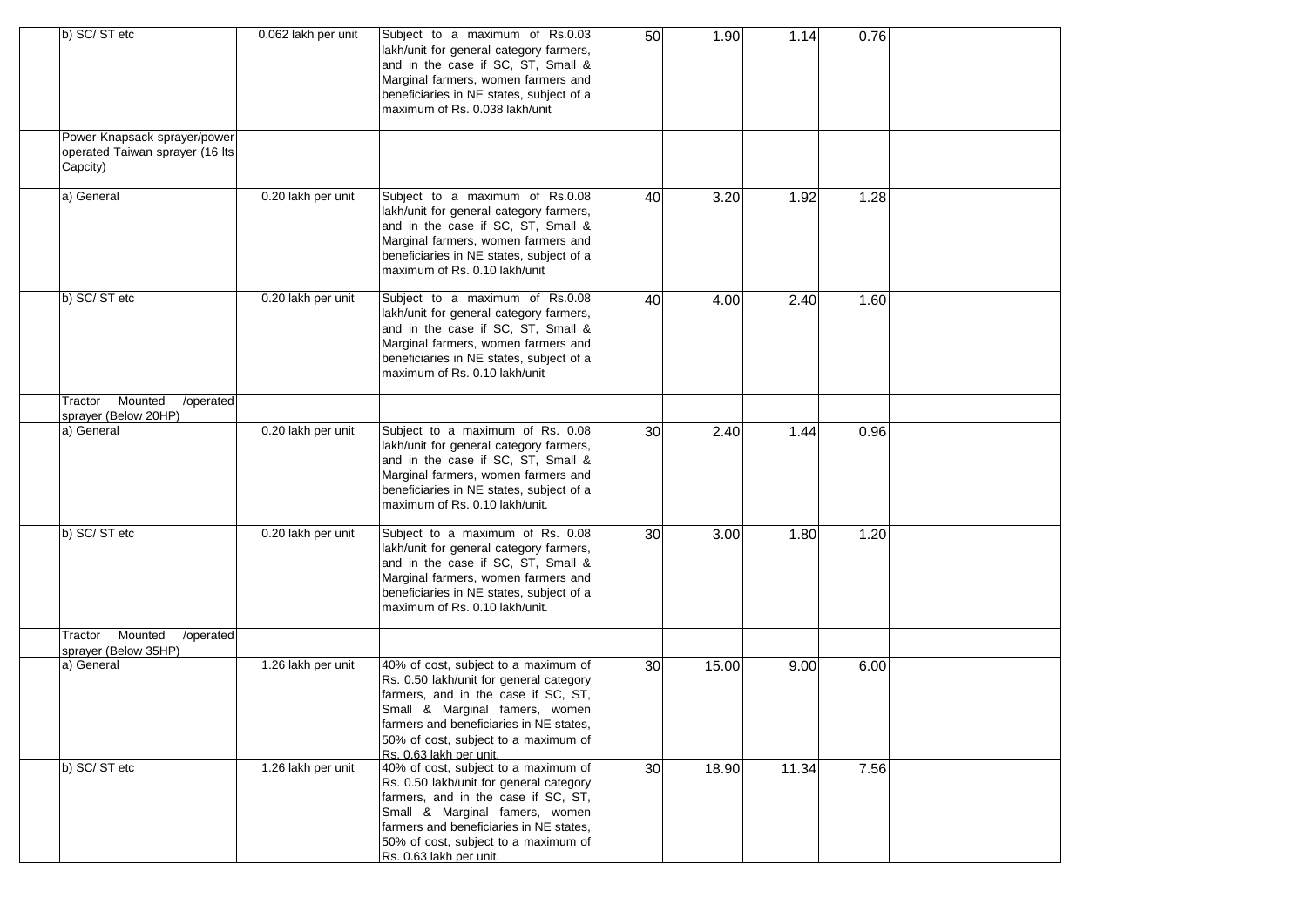|    | Eco Friendly Light Trap          | Rs. 0.028 lakh/unit                                           | Subject to a maximum of Rs.0.012                                   |                      |        |        |       |                                                                          |
|----|----------------------------------|---------------------------------------------------------------|--------------------------------------------------------------------|----------------------|--------|--------|-------|--------------------------------------------------------------------------|
|    |                                  |                                                               | lakh/unit for general category farmers,                            |                      |        |        |       |                                                                          |
|    |                                  |                                                               | and in the case if SC, ST, Small &                                 |                      |        |        |       |                                                                          |
|    |                                  |                                                               | Marginal farmers, women farmers and                                |                      |        |        |       |                                                                          |
|    |                                  |                                                               | beneficiaries in NE states, subject of a                           |                      |        |        |       |                                                                          |
|    |                                  |                                                               | maximum of Rs. 0.014 lakh/unit                                     |                      |        |        |       |                                                                          |
|    | 1) General                       | -do-                                                          | -do-                                                               | 300                  | 3.60   | 2.16   | 1.44  |                                                                          |
|    | 2) SC & ST SF/MF                 | -do-                                                          | -do-                                                               | 300                  | 4.20   | 2.52   | 1.68  |                                                                          |
|    | Sub-total                        |                                                               |                                                                    | 1894                 | 204.75 | 122.85 | 81.90 |                                                                          |
|    | <b>Technology Dissemination</b>  | Rs. 25.00 lakh                                                | 75 % of cost in farmers' field and                                 |                      | 50.00  | 30.00  |       | 20.00 Minutes of SLEC meeting to be                                      |
|    | through demonstration/ Front     |                                                               | 100% of cost in farms belonging to                                 |                      |        |        |       | submitted along with details of                                          |
|    | <b>Line Demonstration (FLD)</b>  |                                                               | Public Sector, SAUs etc. No change                                 |                      |        |        |       | beneficiareis,<br>locaiton,<br>etc to                                    |
|    | <b>Public</b>                    |                                                               |                                                                    |                      |        |        |       | facilitate release of funds.                                             |
|    | <b>Technology Dissemination</b>  | Rs. 25.00 lakh                                                | 75 % of cost in farmers' field and                                 | $\blacktriangleleft$ | 1.00   | 0.60   |       | 0.40 Project to be submitted                                             |
|    | through demonstration/ Front     |                                                               | 100% of cost in farms belonging to                                 |                      |        |        |       |                                                                          |
|    | <b>Line Demonstration (FLD)</b>  |                                                               | Public Sector, SAUs etc. No change                                 |                      |        |        |       |                                                                          |
|    | <b>PVT</b>                       |                                                               |                                                                    |                      |        |        |       |                                                                          |
|    | <b>Total FLD</b>                 |                                                               |                                                                    | 3.00                 | 51.00  | 30.60  | 20.40 |                                                                          |
| 10 | Human Resource Development (HRD) |                                                               |                                                                    |                      |        |        |       |                                                                          |
|    | <b>HRD</b> for Supervisors &     | Rs. 20.00 lakh / unit                                         | 100% of the cost in first year. In                                 | 2                    | 11.75  | 7.05   |       | 4.70 Minutes of SLEC meeting to be                                       |
|    | Entrepreneurs                    |                                                               | subsequent years, cost of                                          |                      |        |        |       | submitted along with details of<br>beneficiareis,<br>locaiton,<br>etc to |
|    |                                  |                                                               | infrastructure not to be claimed.                                  |                      |        |        |       | facilitate release of funds.                                             |
|    | <b>HRD</b> for Gardeners         | Rs. 15.00 lakh / unit                                         | 100% of the cost.                                                  | $\overline{2}$       | 17.00  | 10.20  | 6.80  |                                                                          |
|    |                                  | <b>Training of farmers</b>                                    |                                                                    |                      |        | 0.00   | 0.00  |                                                                          |
|    | Within the State                 | Rs. 1000/day per farmer                                       | 100% of the cost.                                                  | 12635                | 126.35 | 75.81  | 50.54 |                                                                          |
|    |                                  | including transport                                           |                                                                    |                      |        |        |       |                                                                          |
|    |                                  | (e) Exposure visit of farmers                                 |                                                                    |                      |        | 0.00   | 0.00  |                                                                          |
|    | <b>Outside the State</b>         | Project based as per                                          | 100% of the cost.                                                  | $\overline{2}$       | 20.00  | 12.00  | 8.00  |                                                                          |
|    |                                  | actual.                                                       |                                                                    |                      |        |        |       |                                                                          |
|    | Outside India                    |                                                               | Rs. 4.00 lakh / participant Project Based. 100% of air/rail travel |                      | 0.00   | 0.00   |       | 0.00 Project to be submitted                                             |
|    |                                  |                                                               | cost.                                                              |                      |        |        |       |                                                                          |
|    |                                  | Training / study tour of technical staff/ field functionaries |                                                                    |                      |        | 0.00   | 0.00  |                                                                          |
|    | Within the State                 | Rs.300/day per                                                | 100% of the cost.                                                  | 250                  | 0.75   | 0.45   | 0.30  |                                                                          |
|    |                                  | participant plus TA/DA,<br>as admissible                      |                                                                    |                      |        |        |       |                                                                          |
|    | Study tour to progressive        | Rs.800/day per                                                | 100% of the cost.                                                  | 350                  | 2.80   | 1.68   | 1.12  |                                                                          |
|    | States/ units (group of          | participant plus TA/DA,                                       |                                                                    |                      |        |        |       |                                                                          |
|    | minimum 5 participants)          | as admissible                                                 |                                                                    |                      |        |        |       |                                                                          |
|    | Outside India                    |                                                               | Rs. 6.00 lakh / participant 100% of the cost on actual basis.      | 4                    | 24.00  | 14.40  |       | 9.60 Project to be submitted                                             |
|    |                                  |                                                               |                                                                    |                      |        |        |       |                                                                          |
|    | Sub-total                        |                                                               |                                                                    | 13245                | 202.65 | 121.59 | 81.06 |                                                                          |
| 11 |                                  | <b>INTEGRATED POST HARVEST MANAGEMENT</b>                     |                                                                    |                      |        |        |       |                                                                          |
|    | Pack house / On farm             | Rs. 4.00 lakh/unit with                                       | 50% of the capital cost.                                           | 200                  | 400.00 | 240.00 |       | 160.00 Minutes of SLEC meeting to be                                     |
|    | collection & storage unit        | size of 9Mx6M                                                 |                                                                    |                      |        |        |       | submitted along with details of                                          |
|    |                                  |                                                               |                                                                    |                      |        |        |       | beneficiareis, locaiton, etc to                                          |
|    | Integrated pack house with       | Rs. 50.00 lakh per unit                                       | Credit linked back-ended subsidy @                                 |                      |        |        |       | facilitate release of funds.                                             |
|    | facilities for conveyer belt,    | with size of 9Mx18M                                           | 35% of the cost of project in general                              |                      |        |        |       |                                                                          |
|    | sorting, grading units, washing, |                                                               | areas and 50% of cost in case Hilly &                              |                      |        |        |       |                                                                          |
|    | drying and weighing.             |                                                               | Scheduled areas, per beneficiary.                                  |                      |        |        |       |                                                                          |
|    |                                  |                                                               |                                                                    |                      |        |        |       |                                                                          |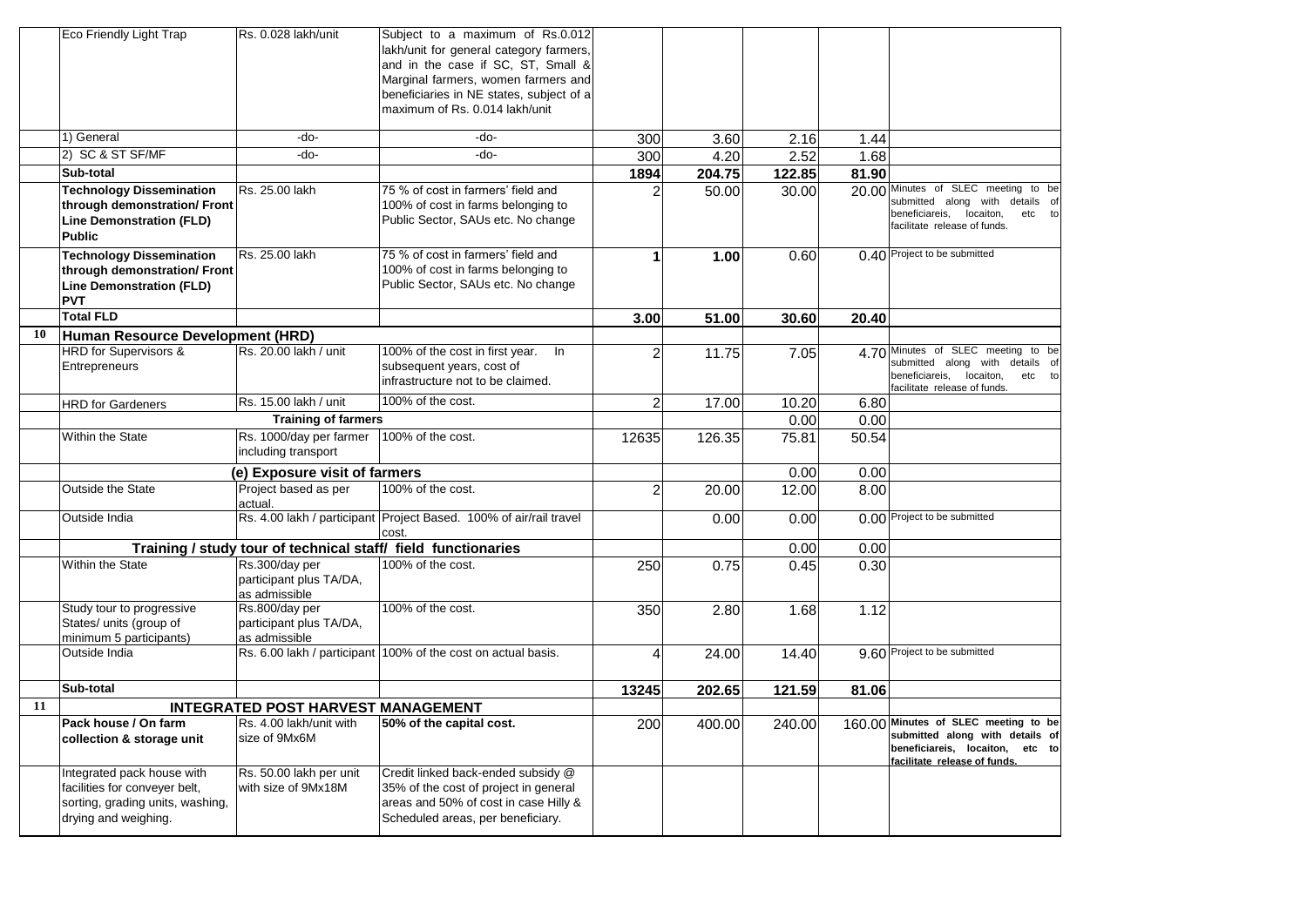| a) General Area                                      | Rs. 50.00 lakh per unit<br>with size of 9Mx18M                                                                                                                        | Credit linked back-ended subsidy @<br>35% of the cost of project in general                                                                                                          | $\overline{2}$ | 35.00  | 21.00  | 14.00 | do                                                                                                                                              |
|------------------------------------------------------|-----------------------------------------------------------------------------------------------------------------------------------------------------------------------|--------------------------------------------------------------------------------------------------------------------------------------------------------------------------------------|----------------|--------|--------|-------|-------------------------------------------------------------------------------------------------------------------------------------------------|
|                                                      |                                                                                                                                                                       | areas and 50% of cost in case Hilly &<br>Scheduled areas, per beneficiary.                                                                                                           |                |        |        |       |                                                                                                                                                 |
| b) Hilly Area                                        | Rs. 50.00 lakh per unit<br>with size of 9Mx18M                                                                                                                        | Credit linked back-ended subsidy @<br>35% of the cost of project in general                                                                                                          |                | 0.00   | 0.00   | 0.00  |                                                                                                                                                 |
|                                                      |                                                                                                                                                                       | areas and 50% of cost in case Hilly &<br>Scheduled areas, per beneficiary.                                                                                                           |                |        |        |       |                                                                                                                                                 |
| Pre-cooling unit                                     | Rs. 25.00 lakh / unit with<br>capacity of                                                                                                                             | Credit linked back-ended subsidy @<br>6MT. 35% of the cost of project in general<br>areas and 50% of cost in case Hilly &<br>Scheduled areas, per beneficiary.                       |                | 8.75   | 5.25   | 3.50  | do                                                                                                                                              |
| Pre-cooling unit (Hilly areas)                       | Rs. 25.00 lakh / unit with<br>capacity of                                                                                                                             | Credit linked back-ended subsidy @<br>6MT. 35% of the cost of project in general<br>areas and 50% of cost in case Hilly &<br>Scheduled areas, per beneficiary.                       |                | 0.00   | 0.00   | 0.00  |                                                                                                                                                 |
| Cold room (staging)                                  | MT capacity                                                                                                                                                           | Rs. 15.00 lakh/ unit of 30 Credit linked back-ended subsidy @<br>35% of the cost of project in general<br>areas and 50% of cost in case Hilly &<br>Scheduled areas, per beneficiary. | $\overline{2}$ | 10.50  | 6.30   | 4.20  | do                                                                                                                                              |
|                                                      | Cold Storage (Construction, Expansion and Modernisation)                                                                                                              |                                                                                                                                                                                      |                |        |        |       |                                                                                                                                                 |
|                                                      |                                                                                                                                                                       | i) Cold storage units Type 1 - basic mezzanine structure with large chamber (of >250 MT)                                                                                             |                |        |        |       |                                                                                                                                                 |
| a) General Area                                      | Rs. 8,000/MT, (max<br>5,000 MT capacity)                                                                                                                              | Credit linked back-ended subsidy @<br>35% of the cost of project in general<br>areas and 50% of cost in case Hilly &<br>Scheduled areas, per beneficiary.                            |                | 140.00 | 84.00  |       | 56.00 Project approved as on 16.3.2015                                                                                                          |
| b) Hilly Area                                        | Rs. 8,000/MT, (max<br>5,000 MT capacity)                                                                                                                              | Credit linked back-ended subsidy @<br>35% of the cost of project in general<br>areas and 50% of cost in case Hilly &<br>Scheduled areas, per beneficiary.                            |                | 0.00   | 0.00   | 0.00  |                                                                                                                                                 |
|                                                      |                                                                                                                                                                       | ii) Cold Storage Unit Type 2 - PEB structure for multiple temperature and product use,                                                                                               |                |        |        |       |                                                                                                                                                 |
| a) General Area                                      | Rs. 10,000/MT, (max<br>5,000 MT capacity)                                                                                                                             | Credit linked back-ended subsidy @<br>35% of the cost of project in general<br>areas and 50% of cost in case Hilly &<br>Scheduled areas, per beneficiary.                            |                | 175.00 | 105.00 |       | 70.00 Minutes of SLEC meeting to be<br>submitted along with details of<br>beneficiareis,<br>locaiton,<br>etc to<br>facilitate release of funds. |
| Technology induction and modernisation of cold-chain |                                                                                                                                                                       |                                                                                                                                                                                      |                |        |        |       |                                                                                                                                                 |
| a) General Area                                      | Max Rs. 250.00 lakh for<br>modernization of PLC<br>equipment, packaging<br>lines, dock levelers,<br>advanced graders,<br>alternate technologies,<br>stacking systems, | Credit linked back-ended subsidy @<br>35% of the cost of project in general<br>areas and 50% of cost in case Hilly &<br>Scheduled areas, per beneficiary.                            |                | 28.00  | 16.80  | 11.20 | do                                                                                                                                              |
| Refer vans/ containers (general areas)               |                                                                                                                                                                       |                                                                                                                                                                                      |                |        |        |       |                                                                                                                                                 |
| a) General Area                                      | Rs. 26.00 lakh for 9 MT<br>(NHM & HMNEH), and<br>prorata basis for lesser<br>capacity, but not below 4<br>MT.                                                         | Credit linked back-ended subsidy @<br>35% of the cost of project in general<br>areas and 50% of cost in case of Hilly<br>& Scheduled areas, per beneficiary.                         |                | 36.40  | 21.84  | 14.56 | do                                                                                                                                              |
|                                                      |                                                                                                                                                                       |                                                                                                                                                                                      |                |        |        |       |                                                                                                                                                 |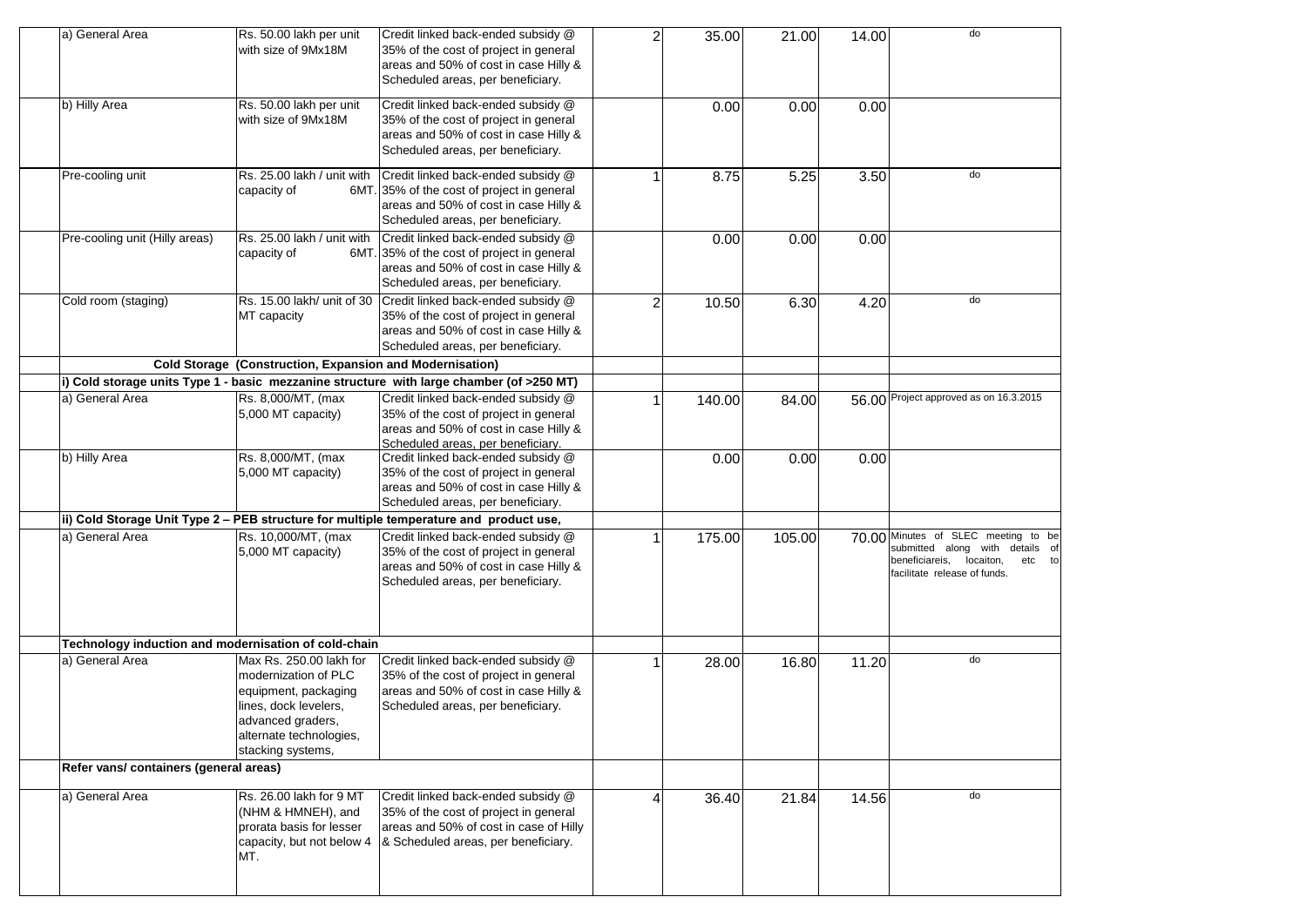|    | Ripening chamber<br>project in general areas         | Rs. 1.00 lakh/MT.                                                                                                                                        | -do-                                                                                                                                                             | 200            | 70.00   | 42.00  | 28.00  | do                                                                                                                                              |
|----|------------------------------------------------------|----------------------------------------------------------------------------------------------------------------------------------------------------------|------------------------------------------------------------------------------------------------------------------------------------------------------------------|----------------|---------|--------|--------|-------------------------------------------------------------------------------------------------------------------------------------------------|
|    | <b>Primary/ Mobile / Minimal processing unit</b>     |                                                                                                                                                          |                                                                                                                                                                  |                |         |        |        |                                                                                                                                                 |
|    | a) General Area                                      | Rs. 25.00 lakh/unit.                                                                                                                                     | Credit linked back-ended subsidy @<br>40% of the capital cost of project in<br>general areas and 55% in case of Hilly<br>& Scheduled areas, per beneficiary.     |                | 10.00   | 6.00   | 4.00   | do                                                                                                                                              |
|    | Preservation unit (low cost)                         | Rs.2.00 lakh/unit for new<br>unit and Rs.1.00lakh/unit<br>for up-gradation                                                                               | 50% of the total cost.                                                                                                                                           |                |         |        |        |                                                                                                                                                 |
|    | New unit                                             | Rs.2.00 lakh/unit for new<br>unit                                                                                                                        |                                                                                                                                                                  | 1.00           | 1.00    | 0.60   | 0.40   |                                                                                                                                                 |
|    | Upgraded unit                                        | Rs.1.00lakh/unit for up-<br>gradation                                                                                                                    |                                                                                                                                                                  |                | 0.00    | 0.00   | 0.00   |                                                                                                                                                 |
|    | Low cost onion storage<br>structure (25 MT)          | Rs. 1.75 lakh/per unit                                                                                                                                   | 50% of the total cost.                                                                                                                                           | 30             | 26.25   | 15.75  |        | 10.50 Minutes of SLEC meeting to be<br>submitted along with details of<br>beneficiareis,<br>locaiton,<br>etc to<br>facilitate release of funds. |
|    | Integrated Cold Chain supply System                  |                                                                                                                                                          |                                                                                                                                                                  |                |         |        |        |                                                                                                                                                 |
|    | a) General Area                                      | Project Based. Project<br>should comprise of<br>minimum two<br>components listed under<br>C.1 to C.13 above,<br>with maximum cost of<br>Rs. 600.00 lakh. | Credit linked back-ended subsidy @<br>35% of the cost of project in general<br>areas and 50% of cost in case Hilly &<br>Scheduled areas, per beneficiary.        | $\overline{2}$ | 420.00  | 252.00 |        | 168.00 Project to be submitted                                                                                                                  |
|    | Sub-total                                            |                                                                                                                                                          |                                                                                                                                                                  | 446.00         | 1360.90 | 816.54 | 544.36 |                                                                                                                                                 |
| 12 | ESTABLISHMENT OF MARKETING INFRASTRUCTURE FOR        |                                                                                                                                                          |                                                                                                                                                                  |                |         |        |        |                                                                                                                                                 |
|    | Rural Markets/ Apni mandies/Direct markets           |                                                                                                                                                          |                                                                                                                                                                  |                |         |        |        |                                                                                                                                                 |
|    | a) General Area                                      | Rs. 25.00 lakh                                                                                                                                           | Credit linked back-ended subsidy @<br>40% of the capital cost of project in<br>general areas and 55% in case of Hilly<br>& Scheduled areas, per beneficiary.     |                | 10.00   | 6.00   |        | 4.00 Minutes of SLEC meeting to be<br>submitted along with details of<br>beneficiareis, locaiton,<br>etc to<br>facilitate release of funds.     |
|    | Retail Markets/ outlets (environmentally controlled) |                                                                                                                                                          |                                                                                                                                                                  |                |         |        |        |                                                                                                                                                 |
|    | a) General Area                                      | Rs. 15.00 lakh /unit                                                                                                                                     | Credit linked back-ended subsidy @<br>35% of the capital cost of project in<br>general areas and 50% in case of Hilly<br>& Scheduled areas, per beneficiary.     | 2              | 10.50   | 6.30   |        | 4.20 Minutes of SLEC meeting to be<br>submitted along with details of<br>beneficiareis,<br>locaiton,<br>etc to<br>facilitate release of funds.  |
|    | Sub-total                                            |                                                                                                                                                          |                                                                                                                                                                  | 3.00           | 20.50   | 12.30  | 8.20   |                                                                                                                                                 |
|    | <b>Functional Infrastructure for:</b>                |                                                                                                                                                          |                                                                                                                                                                  |                |         |        |        |                                                                                                                                                 |
|    | Collection, sorting/ grading, packing units etc.     |                                                                                                                                                          |                                                                                                                                                                  |                |         |        |        |                                                                                                                                                 |
|    | a) General Area                                      | Rs.15.00 lakh                                                                                                                                            | Credit linked back-ended subsidy @<br>40% of the capital cost of project in<br>general areas and 55 % in case of<br>Hilly & Scheduled areas, per<br>beneficiary. |                | 0.00    | 0.00   | 0.00   |                                                                                                                                                 |
|    | Sub-total                                            |                                                                                                                                                          |                                                                                                                                                                  | 0.00           | 0.00    | 0.00   | 0.00   |                                                                                                                                                 |
|    | <b>Total MKT</b>                                     |                                                                                                                                                          |                                                                                                                                                                  | 3.00           | 20.50   | 12.30  | 8.20   |                                                                                                                                                 |